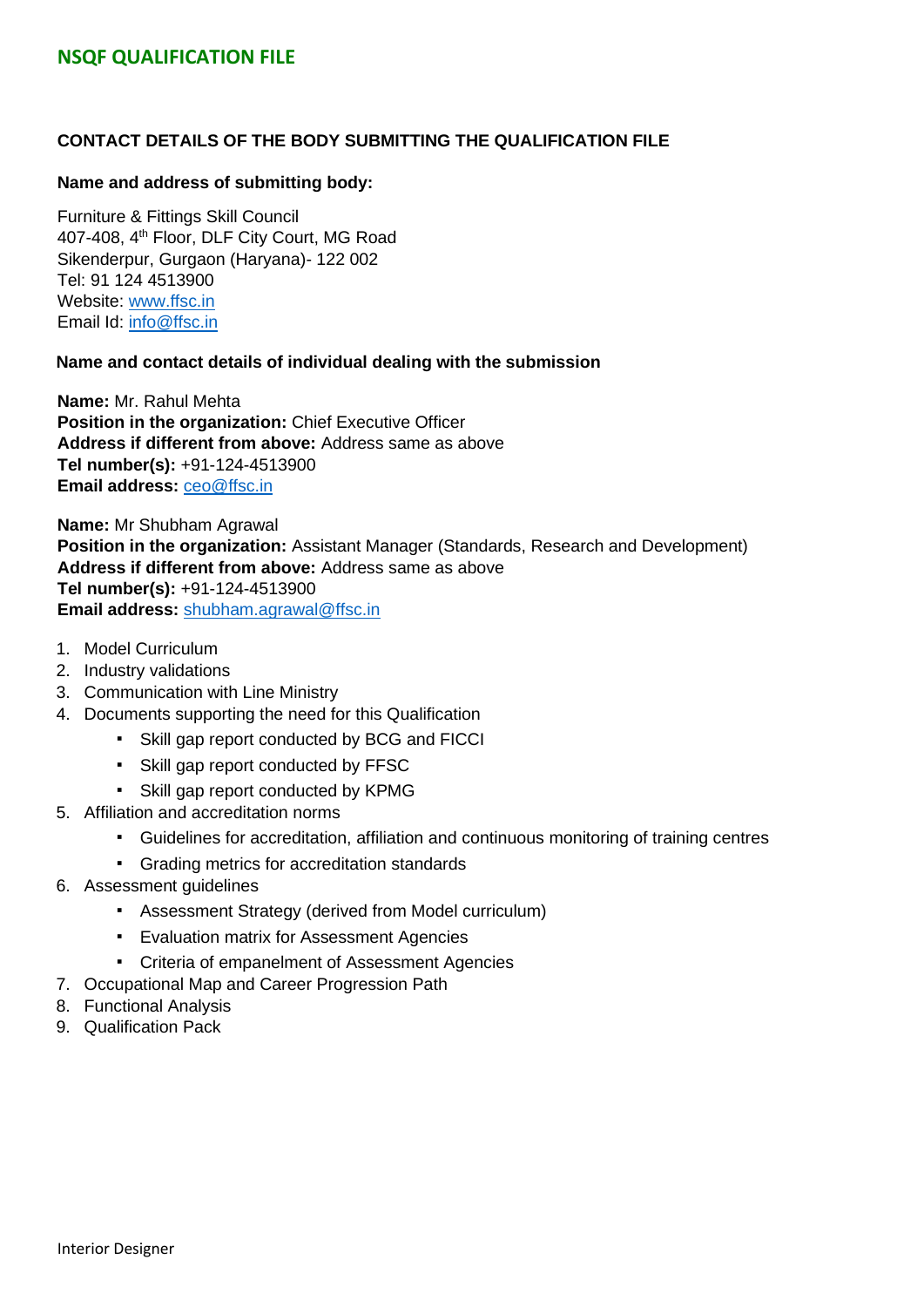#### **SUMMARY**

| 1              | <b>Qualification Title:</b>                                                                                               | <b>Interior Designer</b>                                                                                                                                                                                                                                                                                                                                                                                                                                                                                                                                                                                                                   |
|----------------|---------------------------------------------------------------------------------------------------------------------------|--------------------------------------------------------------------------------------------------------------------------------------------------------------------------------------------------------------------------------------------------------------------------------------------------------------------------------------------------------------------------------------------------------------------------------------------------------------------------------------------------------------------------------------------------------------------------------------------------------------------------------------------|
| $\mathbf{2}$   | <b>Qualification Code, if any</b>                                                                                         | <b>FFS/Q0204</b>                                                                                                                                                                                                                                                                                                                                                                                                                                                                                                                                                                                                                           |
| 3              | <b>NCO code and occupation</b>                                                                                            | NCO-2015/3432.0100                                                                                                                                                                                                                                                                                                                                                                                                                                                                                                                                                                                                                         |
| 4              | Nature and purpose of the<br><b>Qualification (Please specify whether</b><br>Qualification is short term or long<br>term) | <b>Nature of the Qualification:</b><br>The Qualification is for skilling, upskilling and<br>reskilling programs of varied types like short-<br>term training, Recognition of Prior Learning<br>(RPL), Apprenticeship, Vocational Education<br>in schools & colleges, customized industrial<br>training, etc.                                                                                                                                                                                                                                                                                                                               |
|                |                                                                                                                           | <b>Purpose of the Qualification:</b><br>To create internships, apprenticeships, self<br>and wage employment opportunities, etc. for<br>freshers and as well as existing workforce.<br>Qualification is developed:<br>To skill the unemployed candidates by<br>imparting the short-term skill development<br>training<br>To allow people from other sectors to learn<br>new skills to deal with changes in the<br>workforce and market<br>To meet the requirement of the industry to<br>provide entry-level semi-skilled manpower<br>in this Qualification<br>To recognize the skills of the candidates<br>who are already in this job role |
| 5              | Body/bodies which will award the<br>Qualification                                                                         | Furniture & Fittings Skill Council (FFSC)                                                                                                                                                                                                                                                                                                                                                                                                                                                                                                                                                                                                  |
| 6              | The body which will accredit<br>providers to offer courses leading to<br>the Qualification                                | Furniture & Fittings Skill Council (FFSC)                                                                                                                                                                                                                                                                                                                                                                                                                                                                                                                                                                                                  |
| $\overline{7}$ | Whether<br>accreditation/affiliation norms are<br>already in place or not, if<br>applicable (if yes, attach a<br>copy)    | Yes<br>Attached as supporting file                                                                                                                                                                                                                                                                                                                                                                                                                                                                                                                                                                                                         |
| 8              | Occupation(s) to which the<br><b>Qualification gives access</b>                                                           | <b>Interior Designing</b>                                                                                                                                                                                                                                                                                                                                                                                                                                                                                                                                                                                                                  |
| 9              | Job description of the occupation                                                                                         | The Interior Designer plays the role of<br>assisting in understanding client requirements<br>of various projects and defining the scope of<br>responsible<br>work.<br><b>The</b><br>person<br>is<br>for<br>developing design concepts and overseeing<br>drawings,<br>mood<br>boards<br>the<br>and<br>presentations. The individual will perform                                                                                                                                                                                                                                                                                            |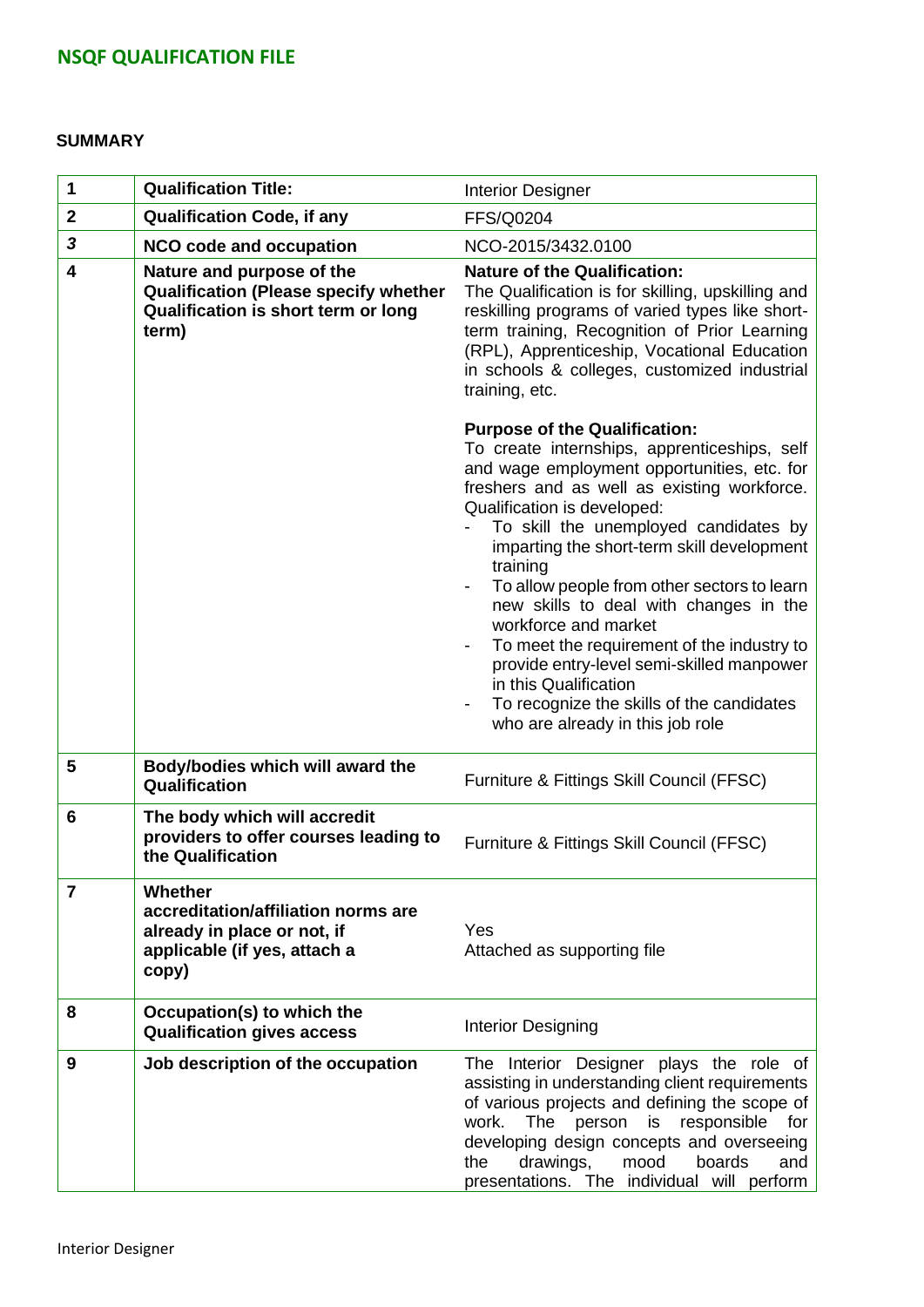|    |                                                                                                                | material selection, sketching and monitor the<br>on-site installation and procurement.                                                                                                                                                                                                                                                                                                                                                                                                                                                                                                        |
|----|----------------------------------------------------------------------------------------------------------------|-----------------------------------------------------------------------------------------------------------------------------------------------------------------------------------------------------------------------------------------------------------------------------------------------------------------------------------------------------------------------------------------------------------------------------------------------------------------------------------------------------------------------------------------------------------------------------------------------|
| 10 | <b>Licensing requirements</b>                                                                                  | Not applicable                                                                                                                                                                                                                                                                                                                                                                                                                                                                                                                                                                                |
| 11 | <b>Statutory and Regulatory requirement</b><br>of the relevant sector (documentary<br>evidence to be provided) | Not applicable                                                                                                                                                                                                                                                                                                                                                                                                                                                                                                                                                                                |
| 12 | Level of the Qualification in the<br><b>NSQF</b>                                                               | 5                                                                                                                                                                                                                                                                                                                                                                                                                                                                                                                                                                                             |
| 13 | Anticipated volume of<br>training/learning required to complete<br>the Qualification                           | 480 Hours<br>+<br>240 Hours-OJT<br>Model Curriculum may be referred                                                                                                                                                                                                                                                                                                                                                                                                                                                                                                                           |
| 14 | An indicative list of training tools<br>required to deliver this Qualification                                 | Model Curriculum may be referred (attached<br>as supporting file)                                                                                                                                                                                                                                                                                                                                                                                                                                                                                                                             |
| 15 | <b>Entry requirements and</b><br>recommendations and minimum age                                               | 10th Pass + ITI (1 Year Diploma) + 5 Years of<br><b>Relevant Work Experience</b><br><b>OR</b><br>12th pass + 4 Years of Relevant Work<br>Experience<br><b>OR</b><br>12th pass + ITI (1 Year Diploma) + 3 Years of<br><b>Relevant Work Experience</b><br><b>OR</b><br>Graduation in any field + 3 Years of Relevant<br><b>Work Experience</b><br><b>OR</b><br>Graduation in relevant field + 1 Year of<br><b>Relevant Work Experience</b><br><b>OR</b><br>NSQF Level 4 certificate (Assistant Interior<br>Designer) + 2 Years of Relevant Work<br>Experience<br>Minimum Job entry age 18 years |
| 16 | <b>Progression from the Qualification</b><br>(Please show Professional and<br>academic progression)            | Assistant Project Manager (Interior Design)-<br>Level 6<br>The occupational map is attached as an<br>annexure which shows the professional<br>progression.                                                                                                                                                                                                                                                                                                                                                                                                                                    |
| 17 | <b>Arrangements for the</b><br><b>Recognition of Prior Learning (RPL)</b>                                      | Yes                                                                                                                                                                                                                                                                                                                                                                                                                                                                                                                                                                                           |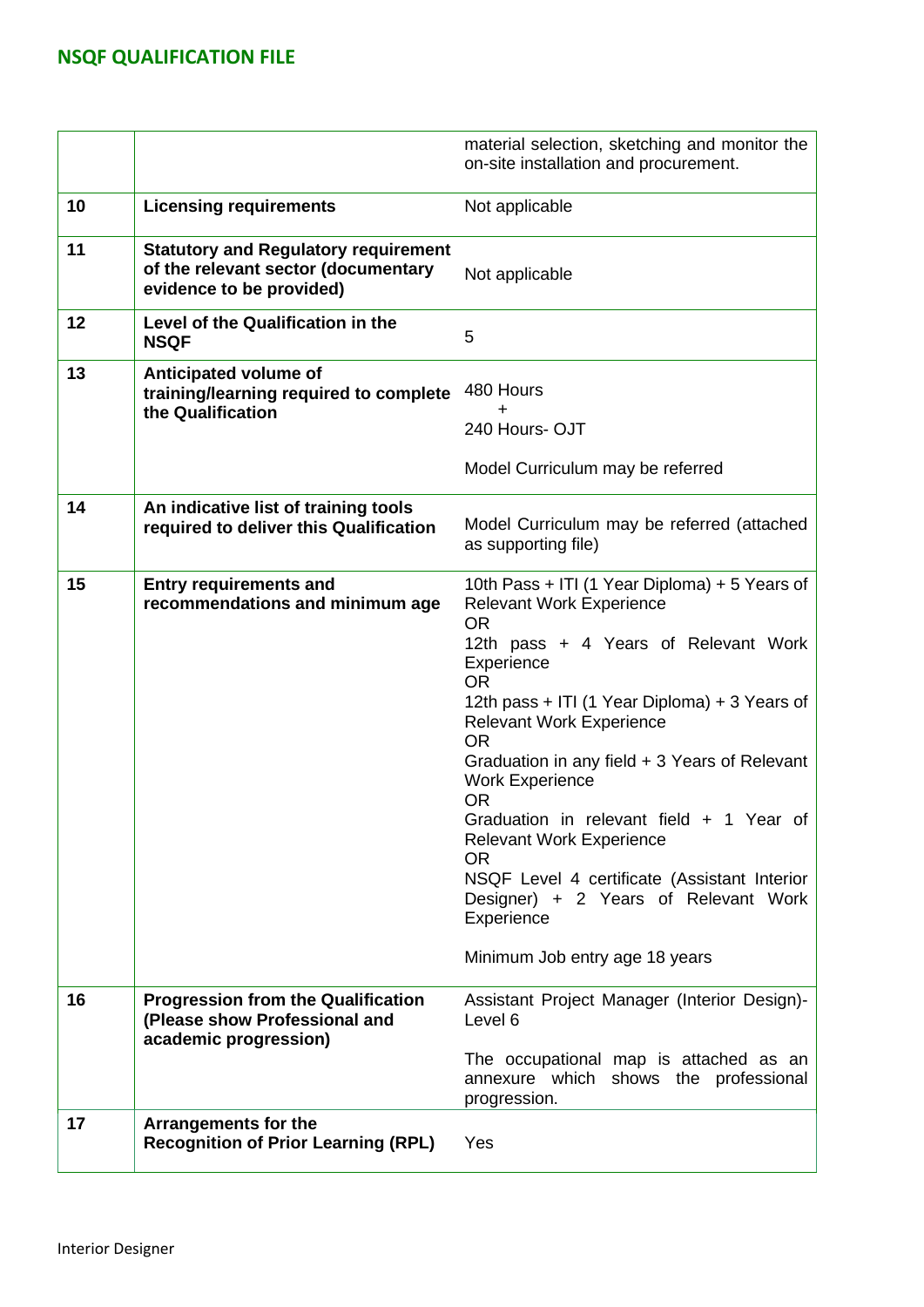| 18             | <b>International comparability</b><br>where known (research evidence to<br>Not applicable<br>be provided)                                  |                                           |                |  |  |
|----------------|--------------------------------------------------------------------------------------------------------------------------------------------|-------------------------------------------|----------------|--|--|
| 19             | Date of a planned review of the<br><b>Qualification.</b>                                                                                   | 3 years post the date of NSQC approval    |                |  |  |
| 20             | The formal structure of the Qualification Mandatory components                                                                             |                                           |                |  |  |
|                | Title of component and<br>identification code/NOSs/ Learning<br>outcomes                                                                   | <b>Estimated size</b><br>(learning hours) | <b>Level</b>   |  |  |
| 1              | <b>Bridge Module-1</b>                                                                                                                     | 15                                        | 5              |  |  |
| $\overline{2}$ | FFS/N0220: Assist in client servicing<br>and defining scope of work for different<br>projects                                              | 75                                        | 5              |  |  |
| 3              | FFS/N0221: Project management &<br>supervision<br>line<br>with<br>in<br>the<br>finalized/approved scope of work for<br>respective projects | 75                                        | 5              |  |  |
| 4              | FFS/N0222: Ensure development of<br>Interior design<br>concepts/plans for<br>multiple projects                                             | 105                                       | 5              |  |  |
| 5              | FFS/N0223: Assist in finalizing of<br>Project design dockets, selection of<br>material and execution of various<br>projects                | 90                                        | 5              |  |  |
| 6              | FFS/N0224: Assist in procurement<br>management and site installation of<br>multiple projects                                               | 75                                        | 5              |  |  |
| $\overline{7}$ | FFS/N8204: Work effectively with the<br>supervisors and co-workers involving<br>gender and PwD sensitive practices                         | 15                                        | $\overline{4}$ |  |  |
| 8              | FFS/N8206:<br>Undertake<br>business<br>entrepreneurship<br>and<br>development activities                                                   | 15                                        | $\overline{4}$ |  |  |
| 9              | FFS/N8207: Supervise health<br>and<br>safety protocols for project designing at<br>the workplace                                           | 15                                        | 4              |  |  |
| 10             | On the Job Training (OJT)                                                                                                                  | 240                                       | 5              |  |  |
|                | Sub Total (A)                                                                                                                              | 720                                       |                |  |  |

|           | 480 Hours + 240                     |  |
|-----------|-------------------------------------|--|
| Total (A) | $\overline{ }$ Hours (OJT)= 720 hr. |  |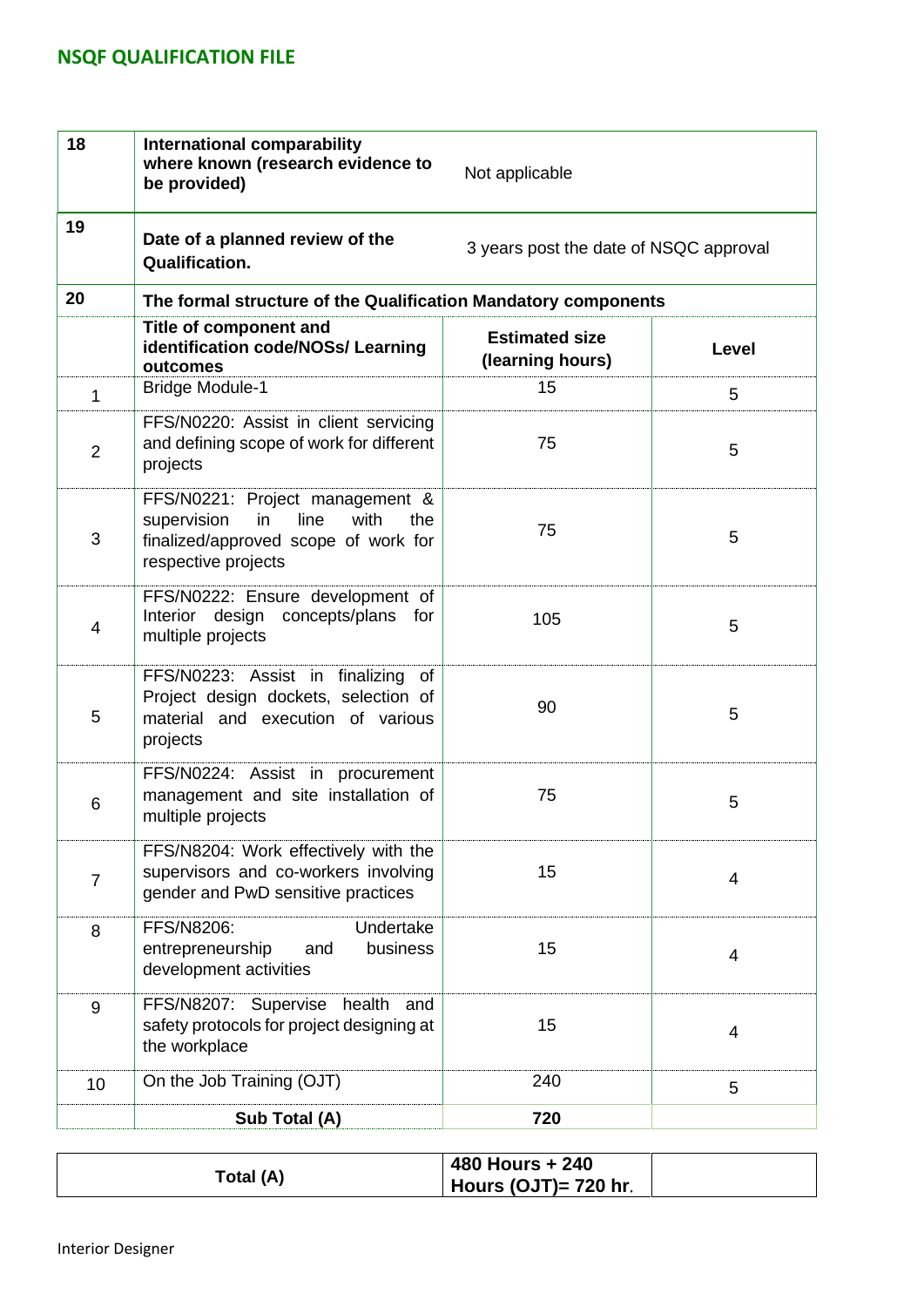### **SECTION 1 ASSESSMENT**

| 21 | Body/Bodies will carry out an assessment: The affiliated Assessment Bodies, Industry<br>Associations, and certified Master Assessors/Assessors can do the assessment.                                                                                                                                                                                                                                                                                                                                                                                                                                                                                                                                                                                                                                                                                                                                                               |  |  |  |  |  |  |
|----|-------------------------------------------------------------------------------------------------------------------------------------------------------------------------------------------------------------------------------------------------------------------------------------------------------------------------------------------------------------------------------------------------------------------------------------------------------------------------------------------------------------------------------------------------------------------------------------------------------------------------------------------------------------------------------------------------------------------------------------------------------------------------------------------------------------------------------------------------------------------------------------------------------------------------------------|--|--|--|--|--|--|
| 22 | How will the RPL assessment be managed, and who will carry it out?<br>FFSC follows the guidelines of funding agencies for the RPL. Pradhan Mantri Kaushal<br>Vikas Yojna (PMKVY), Ministry of Skill Development & Entrepreneurship and guidelines of<br>Corporations under the Ministry of Social Justice and Empowerment are followed to<br>implement respective RPL programs.                                                                                                                                                                                                                                                                                                                                                                                                                                                                                                                                                     |  |  |  |  |  |  |
|    | The RPL will be based on the parameters and assessment criteria of the FFSC RPL<br>assessment process as mentioned in the approved Qualification.<br>The candidates with prior learning experience will be identified by FFSC/ affiliated Training<br>Partner/ Skill Ambassadors/ or any other authorized body. In addition, the candidates will<br>be identified by door-to-door mobilization/mobilization camps/ print and social media<br>advertisements etc.                                                                                                                                                                                                                                                                                                                                                                                                                                                                    |  |  |  |  |  |  |
|    | The mobilized candidates will be counselled and oriented about the NSQF framework. The<br>existing competency will be mapped with the appropriate NSQF level of the concerned job<br>role for the assessment. The significant steps of RPL will be:<br>1) Cluster mapping and identification of the suitable candidates<br>2) Mobilization, counselling, and pre-screening of the candidates<br>3) Candidate registration and batch creation<br>4) Conduct of RPL training program<br>5) Assessment after the training program by affiliated assessment agencies<br>6) Evaluation of assessment result<br>7) Issuance of the NCVET certificate to the successful candidate<br>FFSC will carry out RPL for both funded and paid RPL programs under various categories<br>according to the requirement. The categories of RPL which can be executed are:<br>1. RPL Type -1 (in camps/ centres)<br>2. RPL Type-2 (in Employer premise) |  |  |  |  |  |  |
|    | 3. RPL Type-3 (On-demand)<br>4. RPL Type-4 (Best-in-class employers)<br>5. RPL Type-5 (Online RPL)                                                                                                                                                                                                                                                                                                                                                                                                                                                                                                                                                                                                                                                                                                                                                                                                                                  |  |  |  |  |  |  |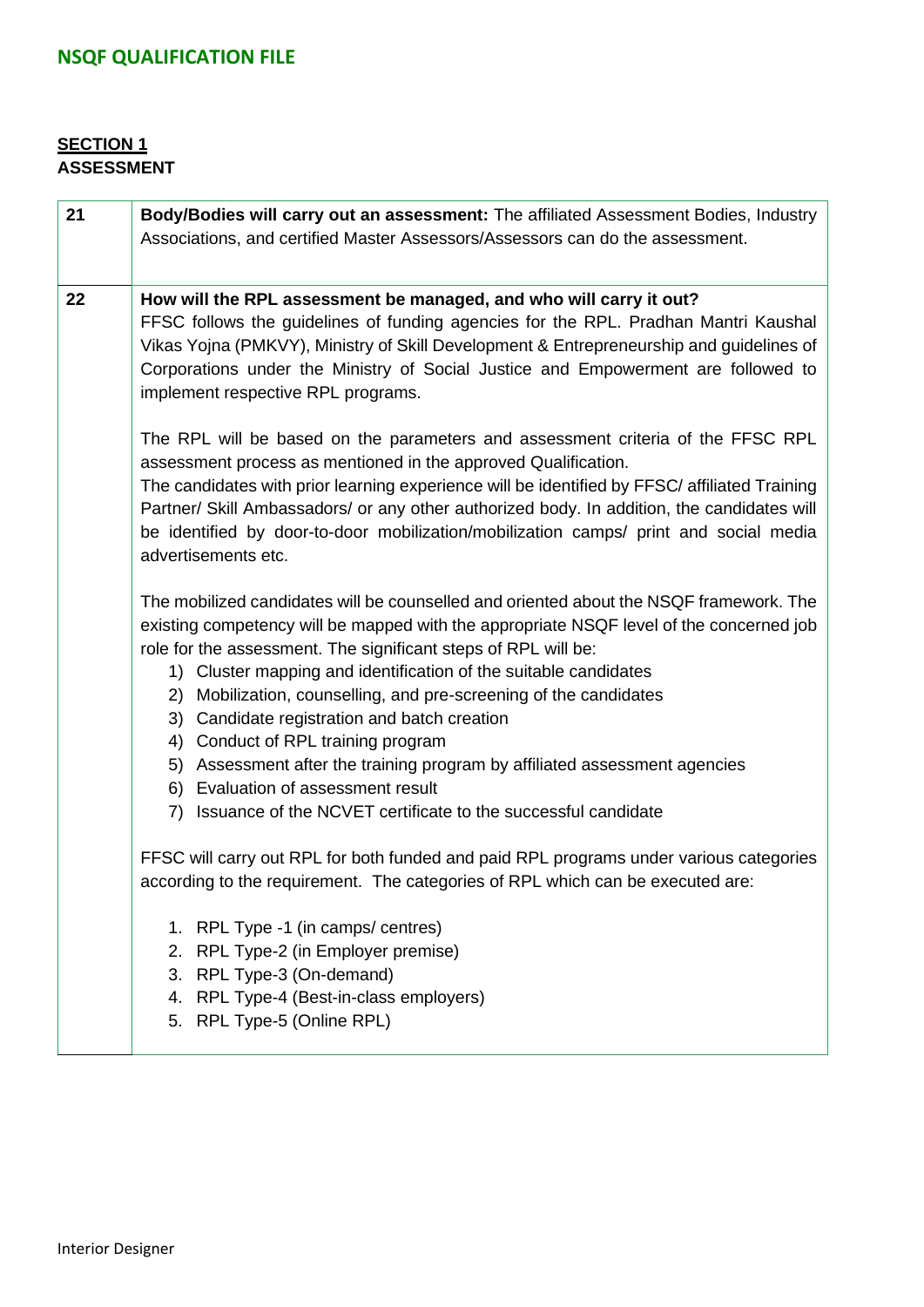### **23 Describe the overall assessment strategy and specific arrangements which have been put in place to ensure that assessment is always valid, reliable, and fair and show that these are in line with the requirements of the NSQF.**

Empaneled Assessment Agencies will do the assessment. These assessors would be aligned to assess as per the laid down criteria. Only the TOA-certified Assessor is eligible to conduct the assessment.

Assessment Agency would conduct assessment only at the training centers of Training Partner or designated testing centers authorized by FFSC.

Each National Occupational Standard (NOS) has been assigned weightage. Therein each Performance Criteria in the NOS has been given marks for theory/ practical/ project/viva based on relative importance and criticality of function.

This will facilitate the preparation of question bank/paper sets for the Qualification. Each of these paper sets/question banks created by the Assessment Agency will be validated by the industry subject matter experts of FFSC.

The following tools are proposed to be used for the final assessment:

i. *Written Test:* This will comprise Multiple-Choice Questions. An online system for this will be preferred.

ii. *Practical Test***:** This will comprise a test job/ assignment to be done as per the briefing following appropriate working steps, using necessary tools, equipment, and instruments.

Through observation, it will be possible to ascertain the candidate's aptitude, attention to detail, quality consciousness, etc. The Assessor will measure the end product to gauge the level of his skill achievements.

iii. *Structured Interview/viva:* This tool will be used to assess the conceptual understanding and the behavioral aspects regarding the job role and the specific task at hand.

### *iv. Project Test:*

During the training period, each trainee will be given a project to be developed within a given time frame. The same project will be evaluated on the assessment date by the Assessor.

- For each Qualification, assessment criteria have been developed, which describe the weightage for each NOS/Performance criteria (PC) and assigned marks based on each NOS separately
- The question bank will be developed by the subject matter experts to assess the theoretical and practical knowledge.
- The affiliated assessment agency will carry out the assessment process on the date proposed after completing the training.
- The result of the assessment will be shared by the assessment body to FFSC for review and compliance; after that result will be processed, and certificates will be generated.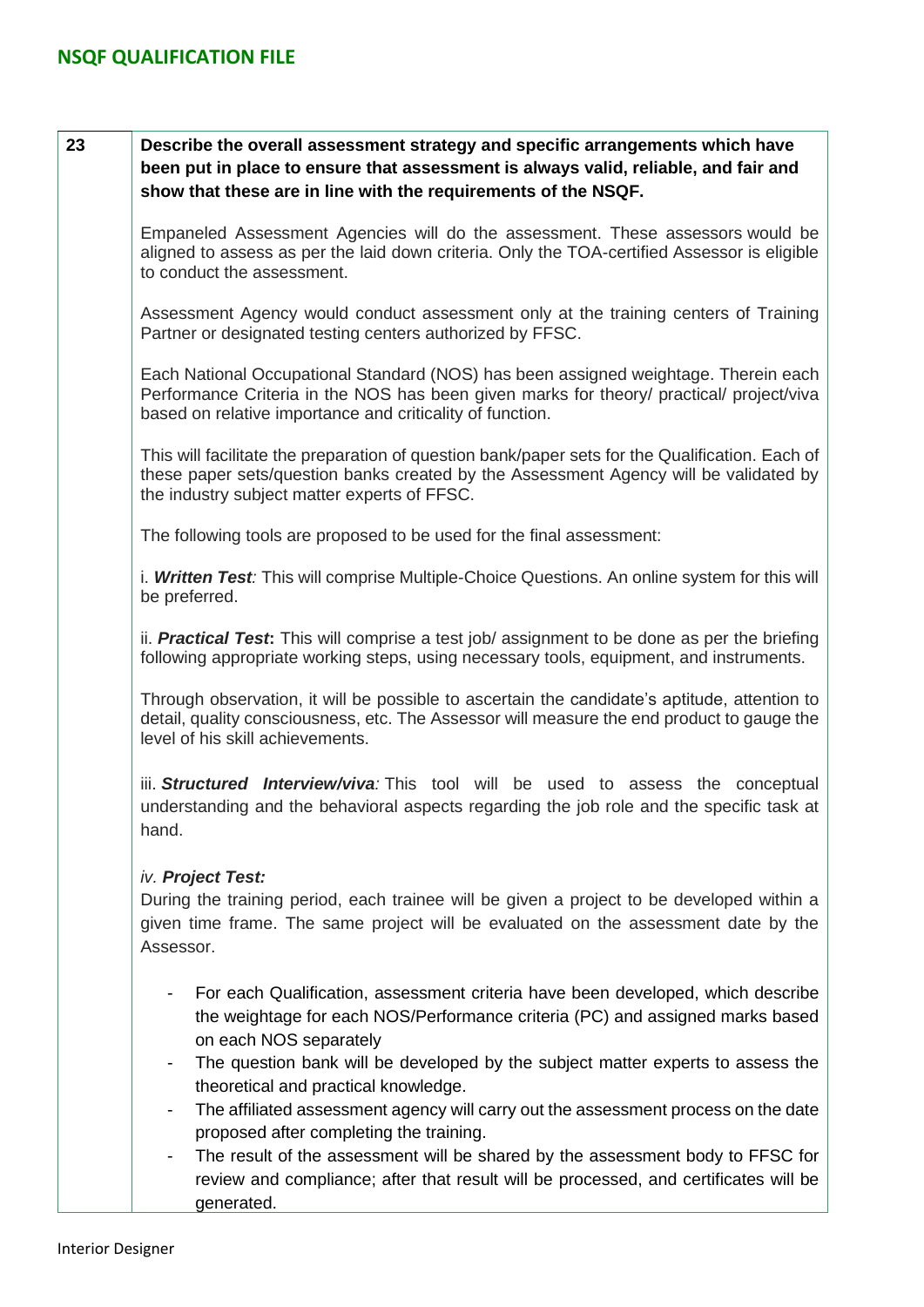| Assessments shall be conducted in the regional languages in case of any specific<br>$\blacksquare$<br>requirement from the concerned Training Institutions. |
|-------------------------------------------------------------------------------------------------------------------------------------------------------------|
| For ensuring the impartial assessment, it will be ensured that the Assessment                                                                               |
| Agencies are not involved in any type of training delivery with respect to this project.                                                                    |
| The detailed guideline and strategy can be referred at:<br>• Assessment Strategy (derived from Model curriculum)                                            |
| п.                                                                                                                                                          |
| • Criteria of empanelment of Assessment Agencies                                                                                                            |
|                                                                                                                                                             |
| <b>Evaluation matrix for Assessment Agencies</b>                                                                                                            |

#### **24. Assessment evidences**

Assessment Guidelines and Assessment Weightage

#### **Assessment Guidelines:**

1. The Sector Skill Council will create criteria for assessment for each Qualification Pack. Each Element/ Performance Criteria (PC) will be assigned marks proportional to its importance in NOS. SSC will also lay down the proportion of marks for Theory and Skills Practical for each Element/ PC.

2. The assessment for the theory part will be based on the knowledge bank of questions created by the SSC.

3. Assessment will be conducted for all compulsory NOS, and where applicable, on the selected elective/option NOS/set of NOS.

4. Individual assessment agencies will create unique question papers for the theory part for each candidate at each examination/training centre (as per assessment criteria below).

5. Individual assessment agencies will create unique evaluations for skill practical for every student examination/ training centre based on these criteria.

6. To pass the Qualification Pack assessment, every trainee should score a minimum aggregate passing percentage of 70% for the QP and a minimum of 70% for each NOS.

7. In case of unsuccessful completion, the trainee may seek reassessment on the Qualification Pack.

### **Minimum Aggregate Passing % at QP Level: 70**

(**Please note**: Every Trainee should score a minimum aggregate passing percentage as specified above to successfully clear the Qualification Pack assessment.)

#### **Minimum Passing % at NOS Level: 70**

(**Please note**: A Trainee must score the minimum percentage for each NOS separately as well as on the QP as a whole.)

### **Assessment Criteria:**

### **FFS/N0220: Assist in client servicing and defining scope of work for different projects**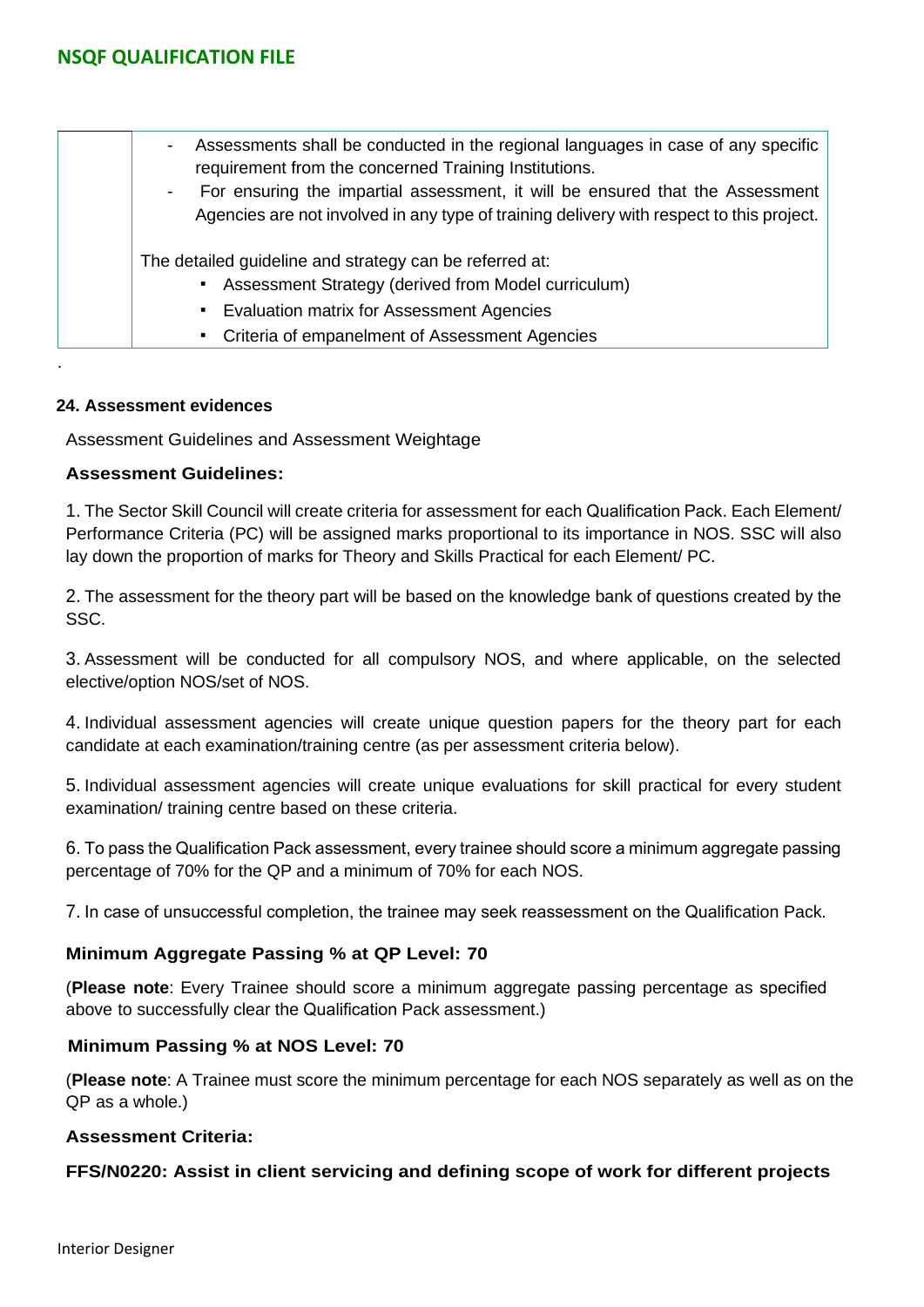| <b>Assessment Criteria for Outcomes</b>                                                                                                                                         | <b>Theory</b><br><b>Marks</b> | <b>Practical</b><br><b>Marks</b> | Project<br><b>Marks</b> | Viva<br><b>Marks</b> |
|---------------------------------------------------------------------------------------------------------------------------------------------------------------------------------|-------------------------------|----------------------------------|-------------------------|----------------------|
| Identify the nature/type of project in line with<br>client requirements                                                                                                         | 8                             | 15                               | 6                       | $\mathbf{2}$         |
| <b>PC1.</b> analyze the project details based on client<br>interaction and first-hand information like layouts<br>& drawings, design references, FF&Es, etc.                    | $\overline{2}$                | 5                                | $\overline{2}$          | 1                    |
| <b>PC2.</b> analyze the worksite layouts for interpreting<br>site conditions, products type requirement, design<br>requirements, etc. and determine the stage of the<br>project | 3                             | 5                                | $\overline{2}$          | $\mathbf 0$          |
| <b>PC3.</b> determine the nature/type of project, need<br>for conducting the site survey/recce, etc.                                                                            | 3                             | 5                                | $\overline{2}$          | 1                    |
| Conduct site survey/recce to determine<br>tentative scope of work                                                                                                               | 9                             | 20                               | 8                       | 1                    |
| PC4. assign concerned team for site<br>survey/recce and instruct them about site layouts<br>and project requirements                                                            | $\overline{2}$                | 5                                | $\overline{2}$          | 0                    |
| PC5. perform site survey with client and<br>concerned teams in coordination with external<br>agencies based on project's scope of work                                          | $\overline{2}$                | 5                                | $\overline{2}$          | 0                    |
| <b>PC6.</b> supervise the preparation and timely<br>submission of the recce reports including the site<br>pictures and measurements details                                     | 2                             | 5                                | $\overline{2}$          | $\overline{0}$       |
| <b>PC7.</b> analyze the site survey/recce reports in line<br>with client's first-hand information, initial brief and<br>determine the tentative scope of work                   | 3                             | 5                                | $\overline{2}$          | 1                    |
| Define scope of work and assist in project<br>planning and estimation                                                                                                           | 8                             | 15                               | $6\phantom{1}$          | $\mathbf{2}$         |
| <b>PC8.</b> prepare the project plan, block estimates<br>(based on square feet), quotations, timelines in<br>line with the indicative scope of work                             | 3                             | 5                                | $\overline{2}$          | 1                    |
| <b>PC9.</b> participate in internal and client interaction<br>to ascertain the final scope of work for projects                                                                 | $\overline{2}$                | 5                                | $\overline{2}$          | $\overline{0}$       |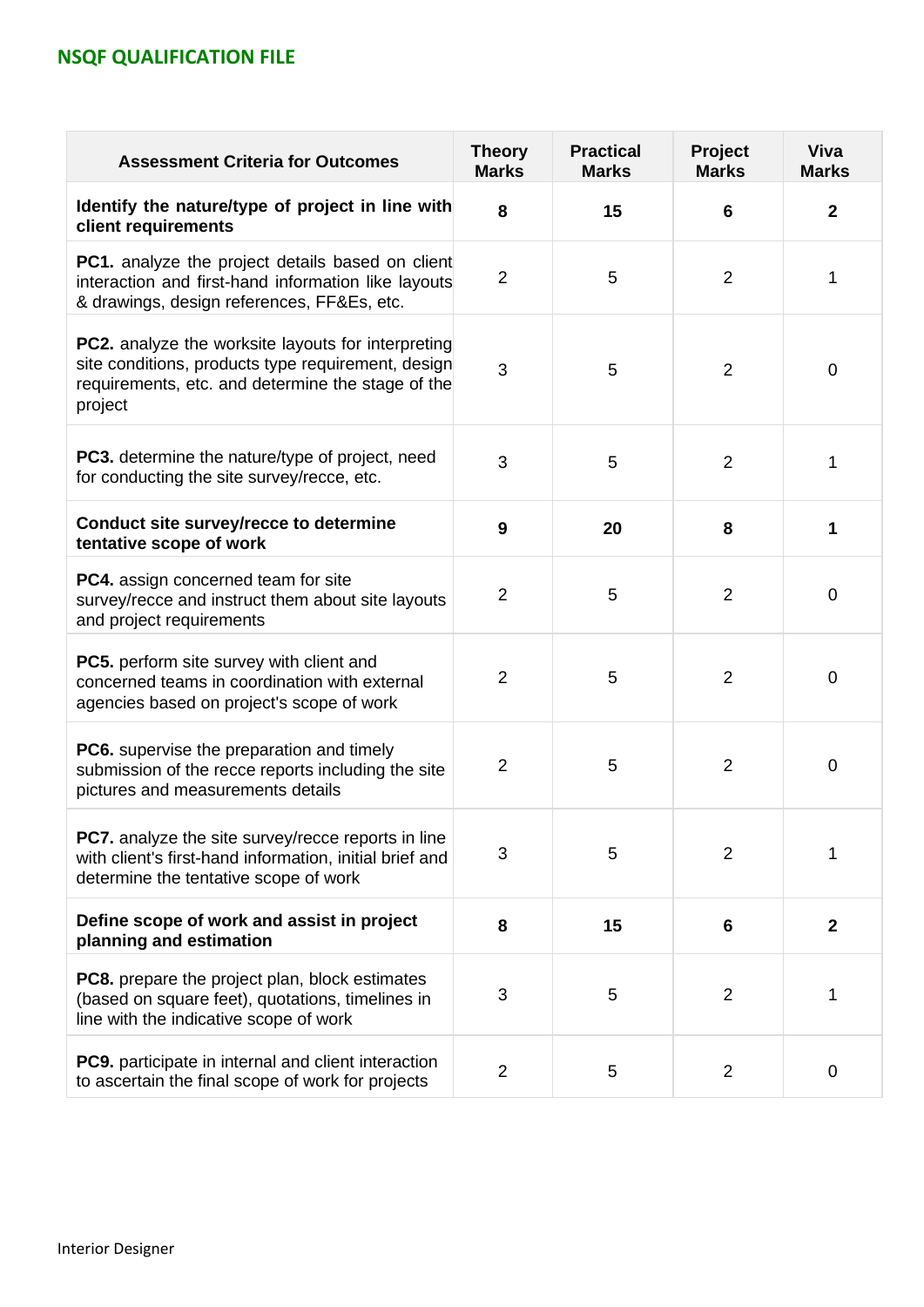| <b>PC10.</b> ensure proper maintenance and update of<br>the project records, like Project Files, Design<br>Dockets, Minutes of the Meeting, Quotations,<br>finale scope of work, etc. | ્ર | 5  |    |  |
|---------------------------------------------------------------------------------------------------------------------------------------------------------------------------------------|----|----|----|--|
| <b>NOS Total</b>                                                                                                                                                                      | 25 | 50 | 20 |  |

#### **FFS/N0221: Project management & supervision in line with the finalized/approved scope of work for respective projects**

| <b>Assessment Criteria for Outcomes</b>                                                                                                             | <b>Theory</b><br><b>Marks</b> | <b>Practical</b><br><b>Marks</b> | Project<br><b>Marks</b> | <b>Viva</b><br><b>Marks</b> |
|-----------------------------------------------------------------------------------------------------------------------------------------------------|-------------------------------|----------------------------------|-------------------------|-----------------------------|
| Prepare project plan & allocate resources for<br>various projects                                                                                   | 8                             | 24                               | 8                       | $\overline{2}$              |
| PC1. prepare project plan, define delivery timelines,<br>team requirements, etc. in line with finalized scope<br>of work                            | $\overline{2}$                | 8                                | 2                       | 1                           |
| <b>PC2.</b> ensure proper demarcation of team and<br>resources for an effective execution as per the<br>project timelines of the respective project | $\overline{2}$                | 6                                | 2                       | $\overline{0}$              |
| PC3. prepare and allocate team budgets for the<br>project execution purposes                                                                        | $\overline{2}$                | 6                                | $\overline{2}$          | 0                           |
| PC4. assist supervisor in devising an effective work<br>monitoring plan for the project                                                             | $\overline{2}$                | $\overline{4}$                   | $\overline{2}$          | 1                           |
| Ensure proper supervision, monitoring and<br>timely update of various projects                                                                      | 10                            | 15                               | 8                       | 3                           |
| <b>PC5.</b> define the work timelines and schedules for<br>the design team based on task delegation                                                 | $\overline{2}$                | 5                                | $\overline{2}$          | 1                           |
| PC6. organize regular work review meetings with<br>the team to get feedback and updates                                                             | $\overline{2}$                | $\overline{2}$                   | $\overline{2}$          | $\overline{0}$              |
| PC7. assist in performing client inspections and<br>ensure suggested changes get implemented                                                        | $\overline{2}$                | $\overline{2}$                   | 2                       | $\overline{0}$              |
| PC8. identify and intimate senior authorities in case<br>of cost changes during project execution and take<br>requisite approvals, if required      | $\overline{2}$                | 3                                | 1                       | 1                           |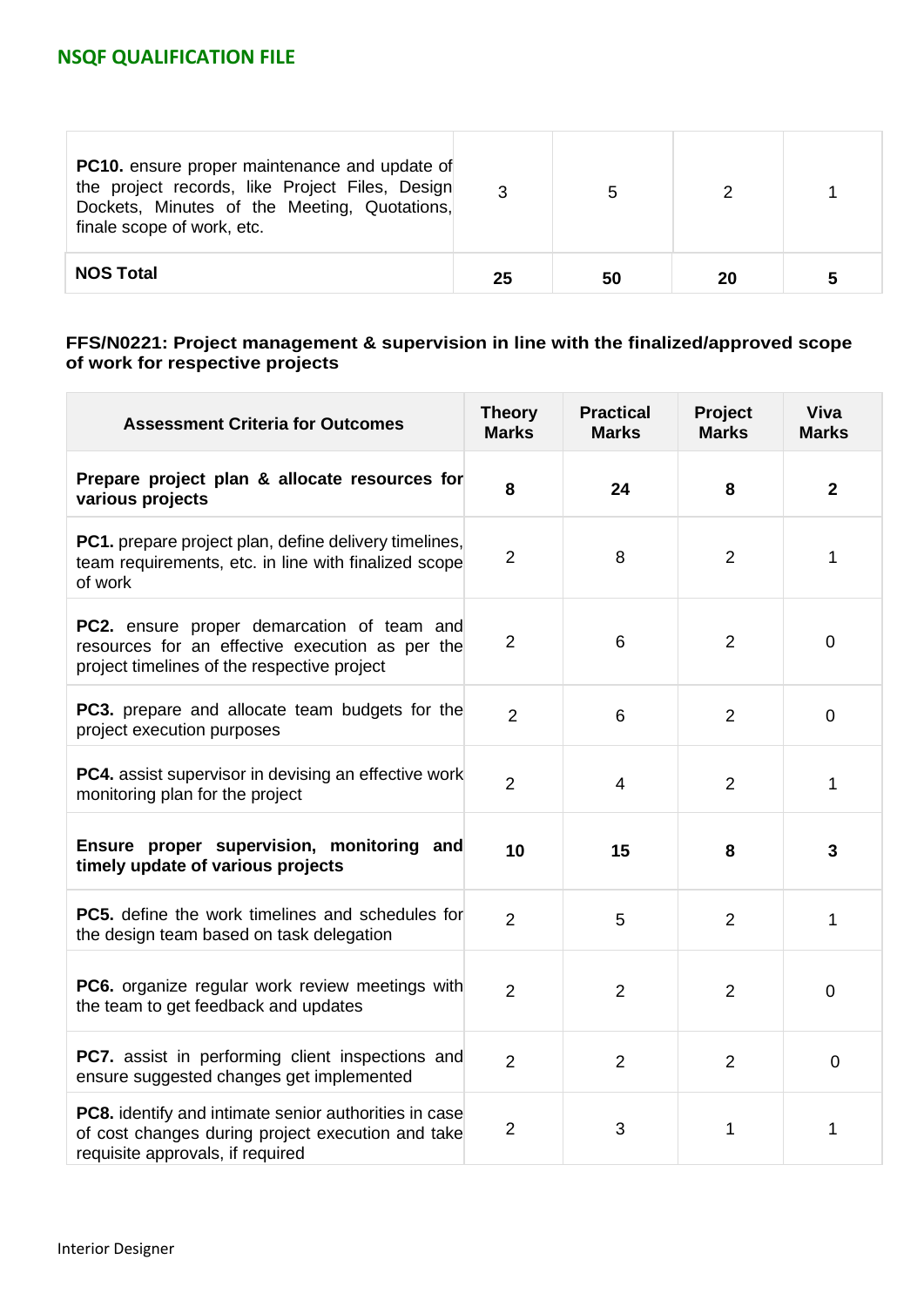| <b>PC9.</b> prepare and maintain approvals and handover<br>documents of multiple projects                                                                    | $\mathcal{P}$  | 3  |    |   |
|--------------------------------------------------------------------------------------------------------------------------------------------------------------|----------------|----|----|---|
| handling<br><b>Ensure</b><br>proper<br>Οf<br>team<br>grievances/queries and conduct of training<br>programs                                                  | 6              | 12 | 4  | O |
| <b>PC10.</b> ensure proper documentation of the<br>departmental works for record-keeping                                                                     | $\mathfrak{D}$ | 4  | 2  | 0 |
| <b>PC11.</b> ensure that queries, concerns, and requests<br>of the colleagues are addressed efficiently and<br>accurately in line with organization policies | $\overline{2}$ | 4  | 0  | 0 |
| <b>PC12.</b> conduct team building and training activities<br>to ensure the quality and efficiency                                                           | $\overline{2}$ | 4  | 2  |   |
| <b>NOS Total</b>                                                                                                                                             | 24             | 51 | 20 | 5 |

### **FFS/0222: Ensure development of Interior design concepts/plans for multiple projects**

| <b>Assessment Criteria for Outcomes</b>                                                                                                                                                    | <b>Theory</b><br><b>Marks</b> | <b>Practical</b><br><b>Marks</b> | <b>Project</b><br><b>Marks</b> | Viva<br><b>Marks</b> |
|--------------------------------------------------------------------------------------------------------------------------------------------------------------------------------------------|-------------------------------|----------------------------------|--------------------------------|----------------------|
| Perform research on latest trends, developments,<br>and legal guidelines                                                                                                                   | 6                             | 12                               | 6                              | $\Omega$             |
| <b>PC1.</b> ensure that the requisite designing work is<br>carried out in line with current government policies<br>and taxations                                                           | 2                             | 4                                | $\overline{2}$                 | $\Omega$             |
| <b>PC2.</b> perform thorough study on the market, latest<br>trends and upcoming trends/ developments in terms<br>of design solutions                                                       | $\overline{2}$                | 4                                | $\overline{2}$                 | 0                    |
| <b>PC3.</b> perform research on different material and<br>vendors for Tiles/ Marbles, Wallpapers, Paints,<br>Glass, Light, Plaster of Paris (POP), Sanitary, Fabric,<br>Rugs, Curtains etc | $\overline{2}$                | $\overline{4}$                   | $\overline{2}$                 | $\Omega$             |
| Develop design concepts/plans in coordination<br>with concerned teams                                                                                                                      | 6                             | 20                               | 6                              | $\mathbf{2}$         |
| <b>PC4.</b> visualize design concepts in line with client brief<br>and finalized scope of work                                                                                             | 2                             | 10                               | 3                              |                      |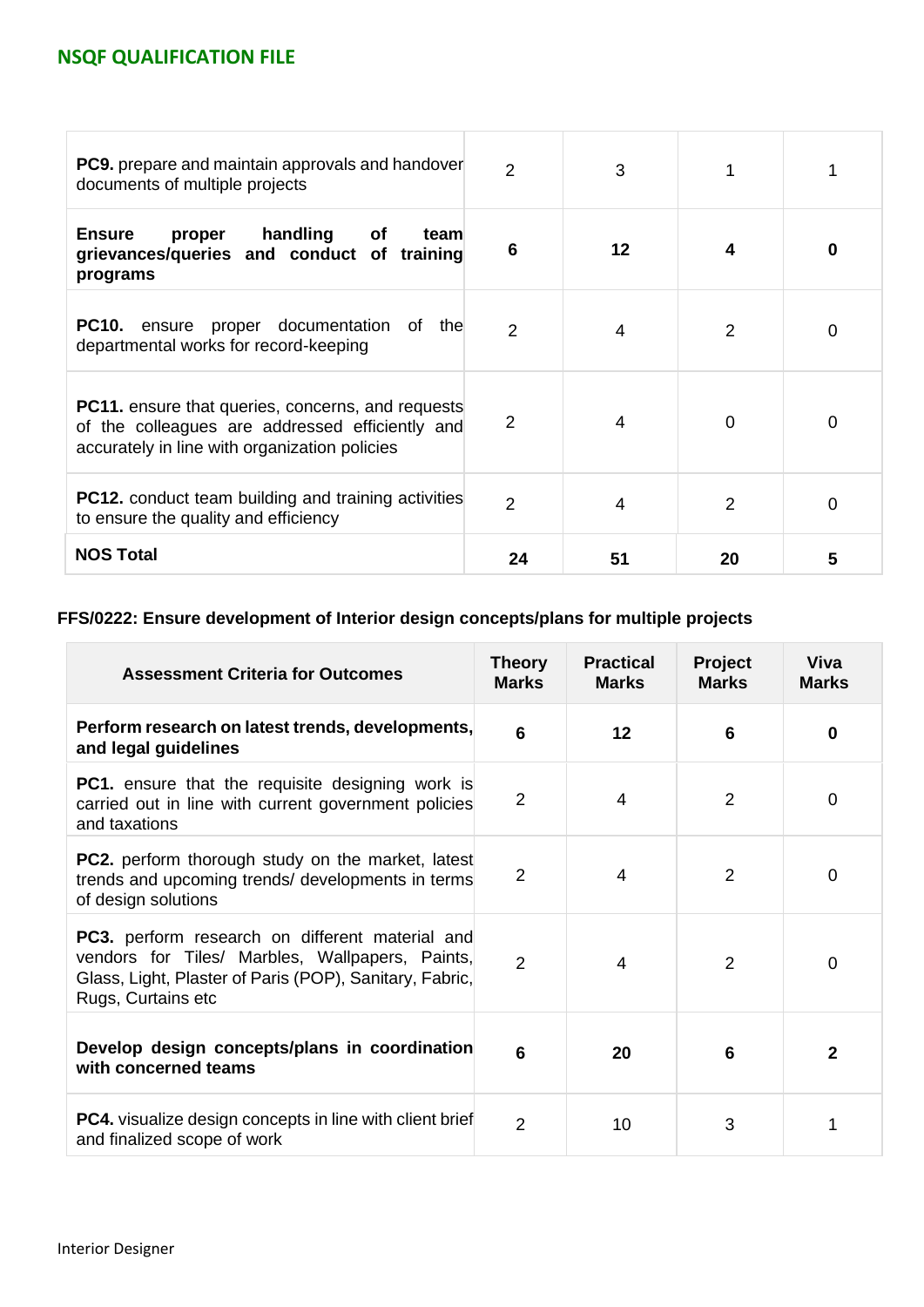| <b>PC5.</b> perform design discussions with the concerned<br>teams about the space management, project<br>timelines, budget and design alternatives, etc.                                                                     | $\overline{2}$ | 5  | $\overline{2}$ |   |
|-------------------------------------------------------------------------------------------------------------------------------------------------------------------------------------------------------------------------------|----------------|----|----------------|---|
| <b>PC6.</b> organize regular work review meetings with the<br>team to get feedback and updates on project<br>designing                                                                                                        | $\overline{2}$ | 5  |                | 0 |
| Ensure preparation of the mood boards, 3D<br>renders, miniatures, drawings/layouts                                                                                                                                            | 6              | 25 | 8              | 3 |
| <b>PC7.</b> perform client discussion on drafts of mood<br>boards, 3D renders, miniatures and implement<br>suggested changes based on feedback                                                                                | $\overline{2}$ | 5  | $\overline{2}$ |   |
| <b>PC8.</b> facilitate and guide team members in<br>development of the mood boards, miniatures/models,<br>3D renders factoring in terms of color palette,<br>finishes, materials, etc. and supervise the designing<br>process | $\overline{2}$ | 10 | 3              |   |
| <b>PC9.</b> review the preparation of miniatures/models,<br>3D renders and provide requisite feedback/changes                                                                                                                 | 2              | 10 | 3              |   |
| <b>NOS Total</b>                                                                                                                                                                                                              | 18             | 57 | 20             | 5 |

### **FFS/N0223: Assist in finalizing of Project design dockets, selection of material and execution of various projects**

| <b>Assessment Criteria for Outcomes</b>                                                                                                                                                          | Theory<br><b>Marks</b> | <b>Practical</b><br><b>Marks</b> | <b>Project</b><br><b>Marks</b> | Viva<br><b>Marks</b> |
|--------------------------------------------------------------------------------------------------------------------------------------------------------------------------------------------------|------------------------|----------------------------------|--------------------------------|----------------------|
| Ensure requisite approvals and sign offs                                                                                                                                                         | 3                      | 10                               |                                |                      |
| <b>PC1.</b> propose and finalize the design alternatives,<br>renders, models, mood boards with the client                                                                                        | $\overline{2}$         | 5                                | $\overline{2}$                 |                      |
| PC2. seek requisite approvals from client and supervisor<br>on the Final Scope of Work (FSOW)                                                                                                    | 1                      | 5                                | $\mathcal{P}$                  | 0                    |
| drawings<br>Check<br>project<br>and<br>approve<br>and<br>specifications                                                                                                                          | 8                      | 30                               | 10                             | 2                    |
| <b>PC3.</b> instruct the concerned teams to adhere specific<br>construction parameters affecting project designing like<br>electrical, plumbing, Reflected Ceiling Plan (RCP),<br>flooring, etc. | $\overline{2}$         | 5                                | 2                              | 0                    |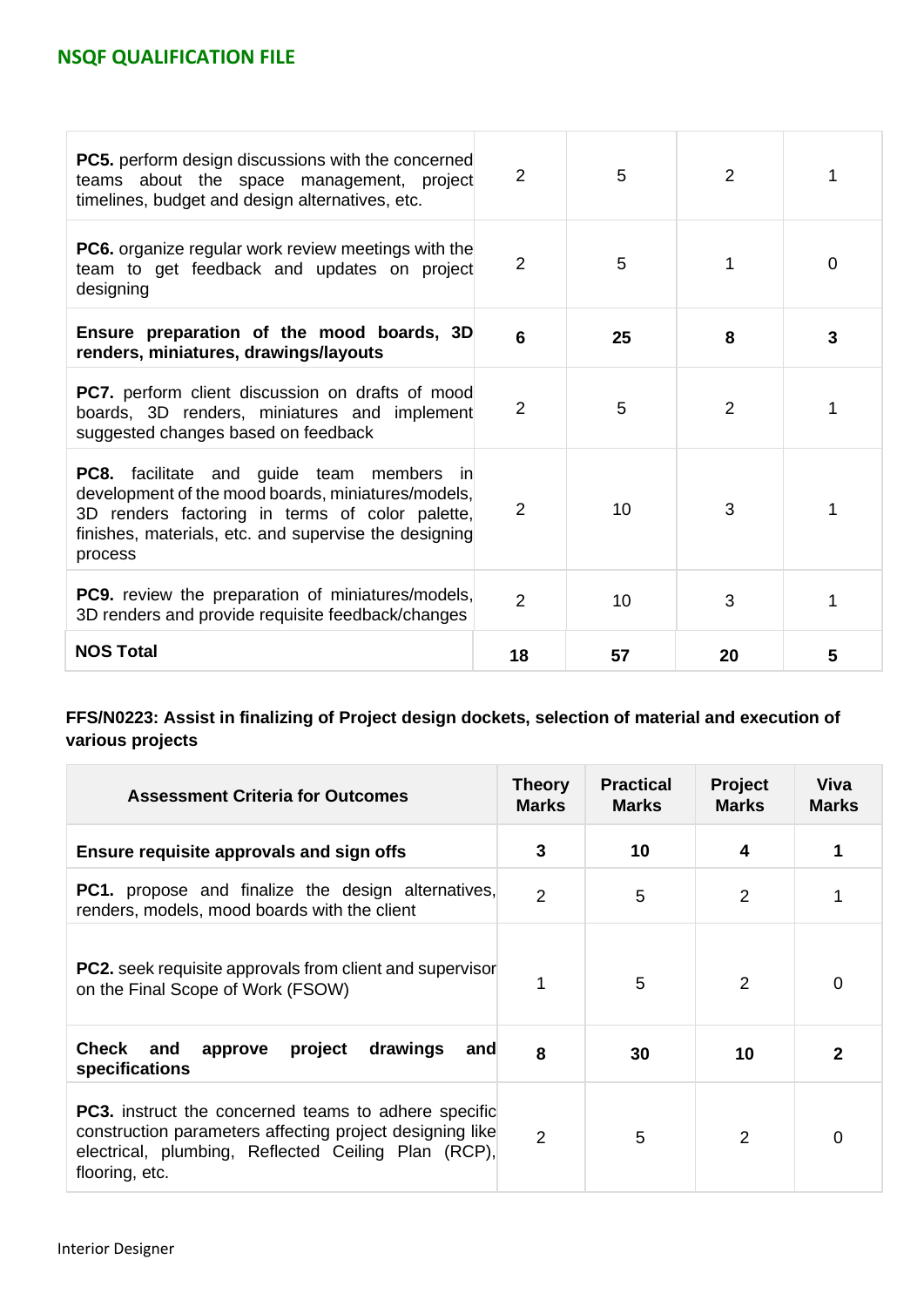| <b>PC4.</b> perform checking of technical details in project<br>designs based on specified instructions                                                      | $\overline{2}$ | 10 | 3  |              |
|--------------------------------------------------------------------------------------------------------------------------------------------------------------|----------------|----|----|--------------|
| <b>PC5.</b> validate the Approved for Construction (AFC)<br>drawings and specifications including installation and<br>functioning of the proposed products   | 2              | 10 | 3  |              |
| <b>PC6.</b> ensure the prepared drawings are in line with the<br>specified timeline, budget, and material specifications                                     | 2              | 5  | 2  | 0            |
| Ensure proper material selection and approval of<br>finishes                                                                                                 | 4              | 20 | 6  | $\mathbf{2}$ |
| <b>PC7.</b> perform final selection of the project materials<br>including Tiles/ Marbles, Wallpapers, Paints, Glass,<br>Light, POP, Sanitary, Curtains, etc. | 2              | 10 | 3  |              |
| <b>PC8.</b> select and approve surface finish, furniture fittings,<br>fabrics, rugs, etc. based on approved project designs                                  | 2              | 10 | 3  |              |
| <b>NOS Total</b>                                                                                                                                             | 15             | 60 | 20 | 5            |

### **FFS/N0224: Assist in procurement management and site installation of multiple projects**

| <b>Assessment Criteria for Outcomes</b>                                                                                                                                | <b>Theory</b><br><b>Marks</b> | <b>Practical</b><br><b>Marks</b> | <b>Project</b><br><b>Marks</b> | Viva<br><b>Marks</b> |
|------------------------------------------------------------------------------------------------------------------------------------------------------------------------|-------------------------------|----------------------------------|--------------------------------|----------------------|
| <b>Supervise procurement process</b>                                                                                                                                   | 6                             | 18                               | 6                              | $\overline{2}$       |
| <b>PC1.</b> assist in evaluating the procurement plan in line<br>with the budget and required quality requirements                                                     | $\overline{2}$                | 8                                | 2                              |                      |
| <b>PC2.</b> supervise the preparation of tender documents like<br>Bill of Quantity (BOQ), material specification sheet,<br>Furniture Fittings & Equipment (FF&E), etc. | $\overline{2}$                | 8                                | 2                              |                      |
| <b>PC3.</b> ensure proper monitoring of the material<br>calculation and optimization processes                                                                         | 2                             | $\overline{2}$                   | 2                              | 0                    |
| Assist in vendors exploration and<br>materials<br>selection                                                                                                            | 6                             | 24                               | 6                              | $\mathbf{2}$         |
| <b>PC4.</b> conduct market research, visits, prototyping, etc.<br>for selection of proper vendors                                                                      | $\overline{2}$                | 8                                | $\overline{2}$                 |                      |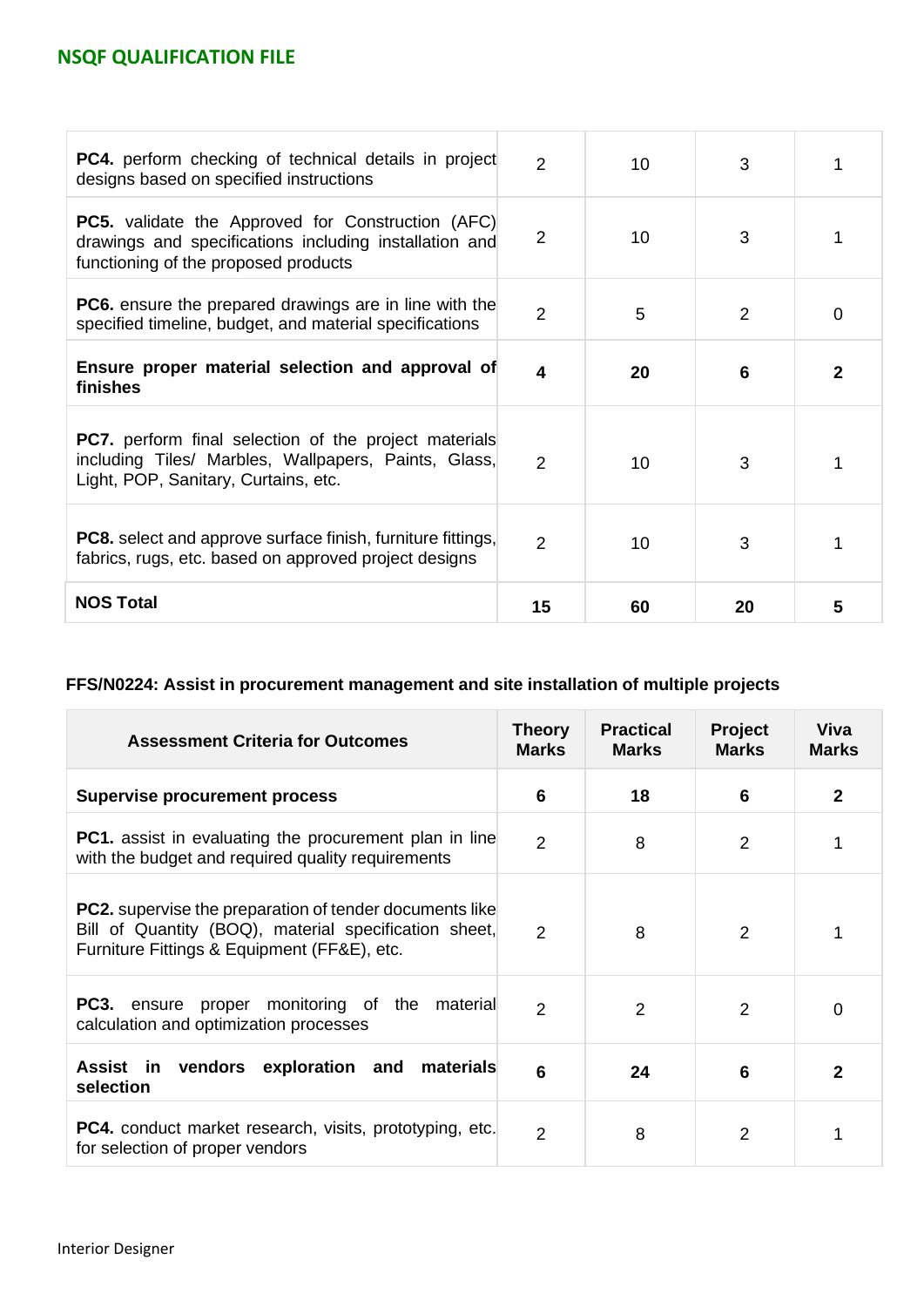| <b>PC5.</b> ensure the requisite approvals on the shop<br>drawings received from multiple vendors             | $\overline{2}$ | 8              | $\overline{2}$ |          |
|---------------------------------------------------------------------------------------------------------------|----------------|----------------|----------------|----------|
| <b>PC6.</b> perform review/inspection of the procured<br>materials                                            | $\overline{2}$ | 8              | 2              | 0        |
| Monitor onsite coordination, installation and client<br>handover                                              | 8              | 13             | 8              |          |
| <b>PC7.</b> supervise the on-site project installation process                                                | $\mathcal{P}$  | 4              | $\mathcal{P}$  | 0        |
| <b>PC8.</b> perform regular quality checks of the installation<br>work at on-site and redressal of variations | $\overline{2}$ | 4              | 2              | 0        |
| <b>PC9.</b> assist in compliance with the statutory and<br>regulatory requirements related to the worksite    | $\overline{2}$ | 1              | 2              | $\Omega$ |
| <b>PC10.</b> ensure review and timely submission of the<br>completion report and client handover              | $\overline{2}$ | $\overline{4}$ | 2              |          |
| <b>NOS Total</b>                                                                                              | 20             | 55             | 20             | 5        |

### **FFS/N8204: Work effectively with the supervisors and co-workers involving gender and PwD sensitive practices**

| <b>Assessment Criteria for Outcomes</b>                                                                                             | <b>Theory</b><br><b>Marks</b> | <b>Practical</b><br><b>Marks</b> | Project<br><b>Marks</b> | Viva<br><b>Mark</b> |
|-------------------------------------------------------------------------------------------------------------------------------------|-------------------------------|----------------------------------|-------------------------|---------------------|
| <b>Interaction with supervisors</b>                                                                                                 |                               | 5                                | 12                      | $\Omega$            |
| clarifications<br>PC1.<br>seek assistance and<br>from<br>supervisor or any such appropriate authority as and<br>when required       | $\overline{0}$                |                                  | 2                       | 0                   |
| <b>PC2.</b> interpret instructions clearly from superiors and<br>respond effectively on the same                                    | $\Omega$                      |                                  | 2                       | $\Omega$            |
| <b>PC3.</b> engage in decision making by providing relevant<br>facts and figures                                                    | $\Omega$                      |                                  | $\overline{2}$          | $\Omega$            |
| <b>PC4.</b> achieve productivity and quality of work as per<br>the company procedure                                                | 1                             | 0                                | 2                       | 0                   |
| <b>PC5.</b> follow escalation matrix in case of any grievance<br>and report any unresolved problem to the supervisor<br>immediately | $\Omega$                      |                                  | 2                       | <sup>0</sup>        |
| <b>PC6.</b> document the completed work schedule in the<br>desired format and handover to the supervisor                            | $\overline{0}$                |                                  | 2                       | 0                   |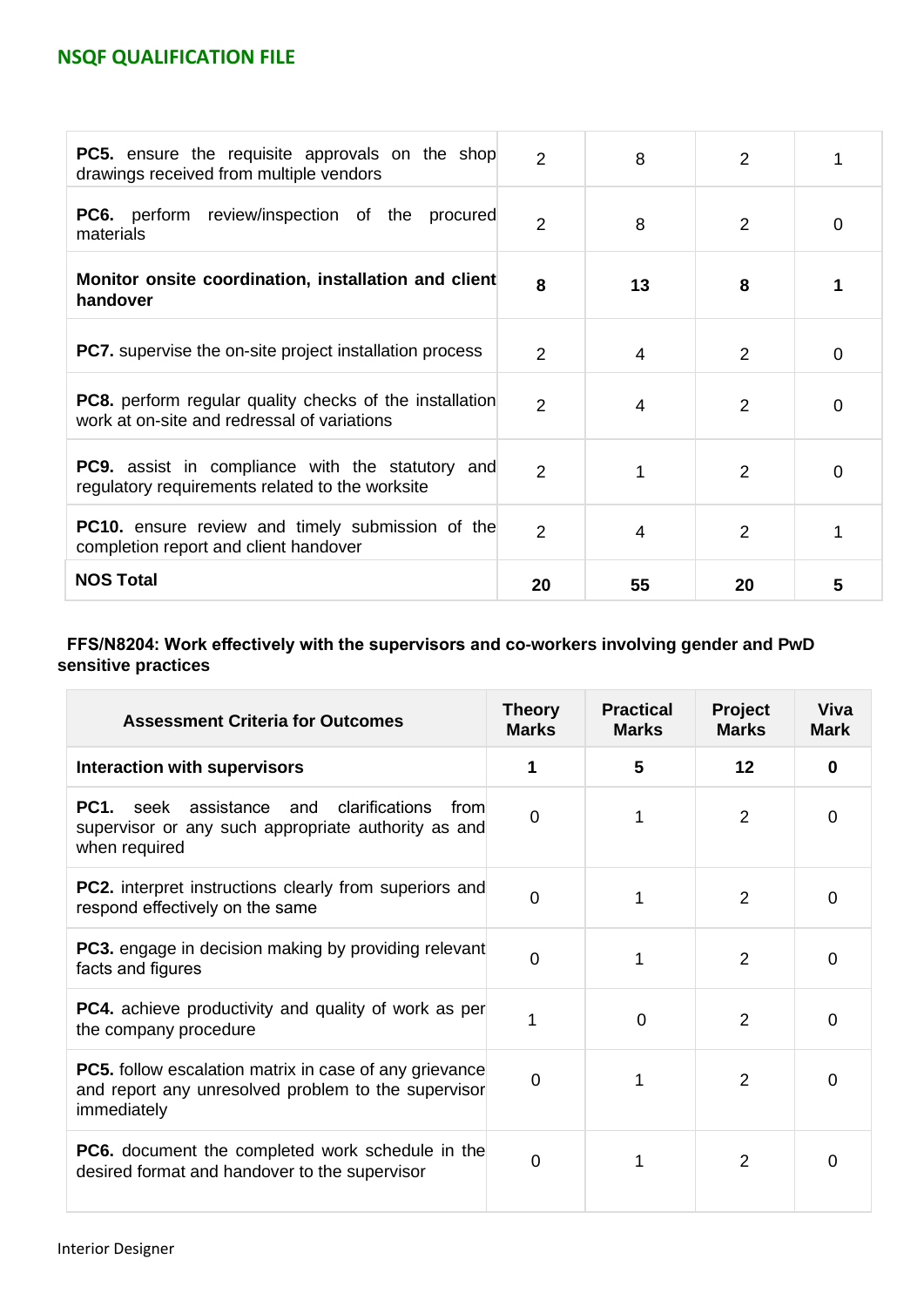| <b>Communicate effectively with co-workers</b>                                                                                                              | $\mathbf{2}$   | 7  | 14             | $\mathbf{2}$   |
|-------------------------------------------------------------------------------------------------------------------------------------------------------------|----------------|----|----------------|----------------|
| PC7. coordinate and cooperate with colleagues to<br>achieve work objectives                                                                                 | 1              | 1  | 2              | 0              |
| <b>PC8.</b> communicate to team members/ subordinates for<br>appropriate work technique and method                                                          | $\overline{0}$ | 1  | $\overline{2}$ | 0              |
| <b>PC9.</b> communicate with co-workers clearly, concisely,<br>and at a pace and in a manner that helps them to<br>understand                               | $\overline{0}$ | 1  | 2              | 1              |
| <b>PC10.</b> maintain the etiquette, use polite language,<br>demonstrate responsible and disciplined behaviors to<br>the colleagues                         | 1              | 1  | 2              | 1              |
| <b>PC11.</b> pass on essential information to colleagues in<br>line with organizational requirements                                                        | 1              | 1  | $\overline{2}$ | $\overline{0}$ |
| PC12. take the necessary initiatives to resolve the<br>issues while working in team                                                                         | $\overline{0}$ | 1  | $\overline{2}$ | 0              |
| PC13. prioritize team and organization goals above<br>personal goals                                                                                        | $\mathbf 0$    | 1  | 2              | 0              |
|                                                                                                                                                             |                |    |                |                |
| Follow gender and PwD sensitive practices at the<br>worksite                                                                                                | 10             | 13 | 26             | 8              |
| PC14. ensure a conducive environment for all the<br>genders at the worksite                                                                                 | 1              | 1  | $\overline{2}$ | 0              |
| <b>PC15.</b> ensure gender neutral practices are followed at<br>the worksite                                                                                | 1              | 1  | $\overline{2}$ | 1              |
| <b>PC16.</b> communicate with everyone without any<br>personal bias based on gender, disability, caste,<br>religion, color, sexual orientation, and culture | $\Omega$       | 1  | $\overline{2}$ | 0              |
| <b>PC17.</b> ensure equal participation of the people across<br>different genders in the process                                                            | 1              | 1  | 2              | 1              |
| <b>PC18.</b> treat women equally across both the horizontal<br>as well as vertical segregation of roles in the workplace                                    | 1              | 1  | 2              | 0              |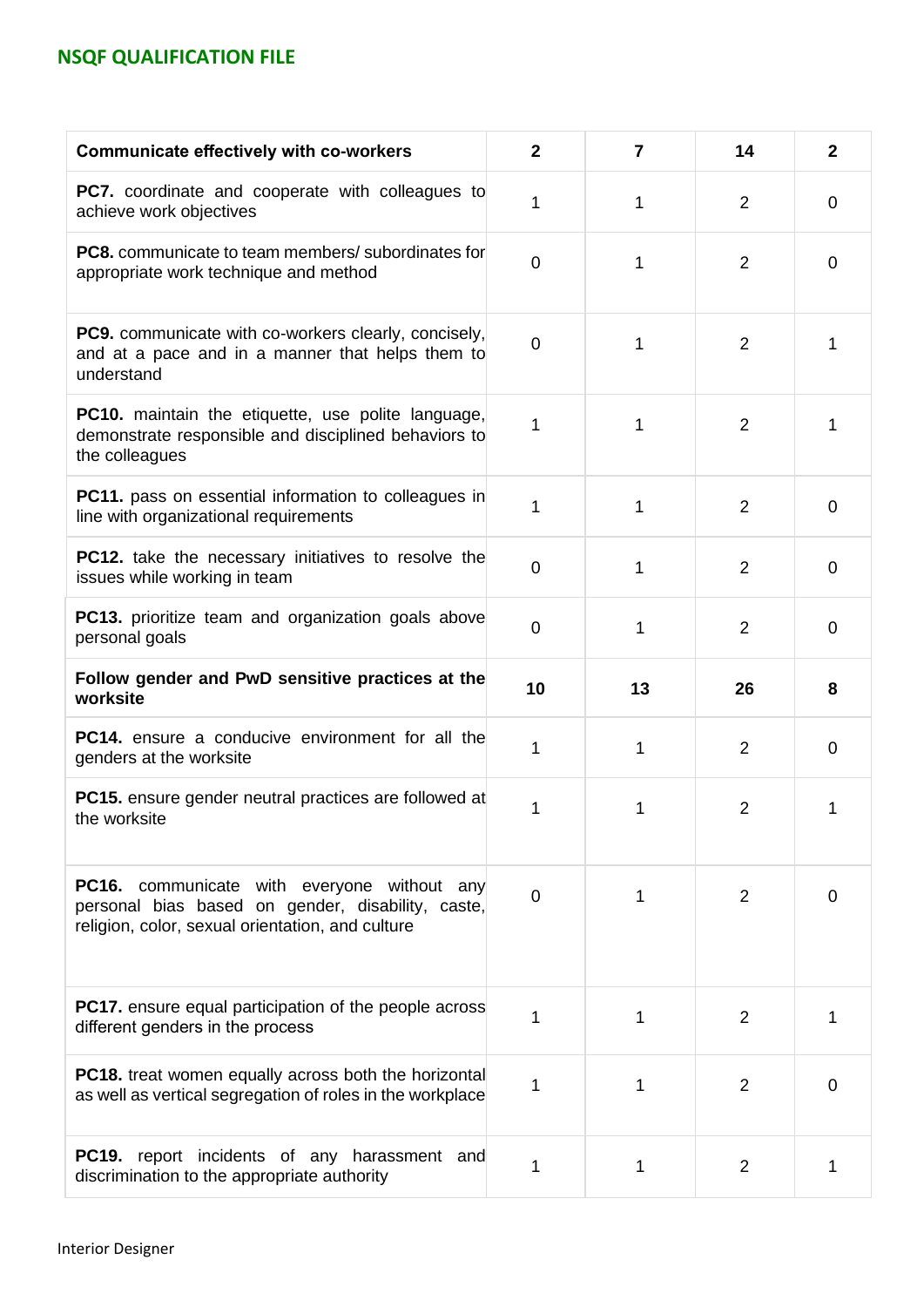| <b>PC20.</b> practice appropriate verbal and non-verbal<br>communication while interaction with persons with<br>disability (PwD)                    | $\Omega$ |    | 2              |          |
|-----------------------------------------------------------------------------------------------------------------------------------------------------|----------|----|----------------|----------|
| <b>PC21.</b> adapt communication styles and behavior that<br>are in line with the organizations' policies for people<br>with disabilities           | 1        |    | 2              | 0        |
| <b>PC22.</b> assist colleagues with disability in a manner<br>without causing any damage to their self-respect                                      | $\Omega$ |    | 2              | $\Omega$ |
| <b>PC23.</b> encourage appropriate behavior and conduct<br>with people across genders and PwD                                                       |          |    | 2              | 1        |
| <b>PC24.</b> identify relevant medical and infra support<br>requirements for PwD.                                                                   |          |    | 2              |          |
| <b>PC25.</b> ensure to adhere with the guidelines laid in<br>Sexual Harassment of Women at Workplace<br>(Prevention, Prohibition and Redressal) Act |          |    | 2              |          |
| <b>PC26.</b> the right way to use the laws, acts, and<br>provisions defined for PwD by the statutory bodies                                         |          |    | $\overline{2}$ |          |
| <b>NOS Total</b>                                                                                                                                    | 13       | 25 | 52             | 10       |

# **FFS/N8206: Undertake entrepreneurship and business development activities**

| <b>Assessment Criteria for Outcomes</b>                                                                                                                                               | Theory<br><b>Marks</b> | <b>Practical</b><br><b>Marks</b> | Project<br><b>Marks</b> | Viva<br><b>Marks</b> |
|---------------------------------------------------------------------------------------------------------------------------------------------------------------------------------------|------------------------|----------------------------------|-------------------------|----------------------|
| business<br><b>Understand</b><br>entrepreneurial<br>and<br>development activities                                                                                                     | 10                     | 14                               | 32                      | 0                    |
| <b>PC1.</b> identify the target customers and assess their<br>needs and expectations concerning the quality and<br>price of the products/ services                                    | $\Omega$               | 2                                | 4                       | 0                    |
| <b>PC2.</b><br>furniture<br>identify<br>of<br>various<br>types<br>entrepreneurship/business opportunities                                                                             | $\overline{2}$         | $\overline{2}$                   | 4                       | 0                    |
| <b>PC3.</b> ensure compliance with the government<br>structural reforms and framework along with the<br>applicable rules and regulations while setting up the<br>enterprise/ business | $\mathcal{P}$          | $\mathcal{P}$                    | 4                       | 0                    |
| <b>PC4.</b> undertake competition analysis to assess the<br>market condition of a products/ services                                                                                  | 2                      | 0                                | 4                       | 0                    |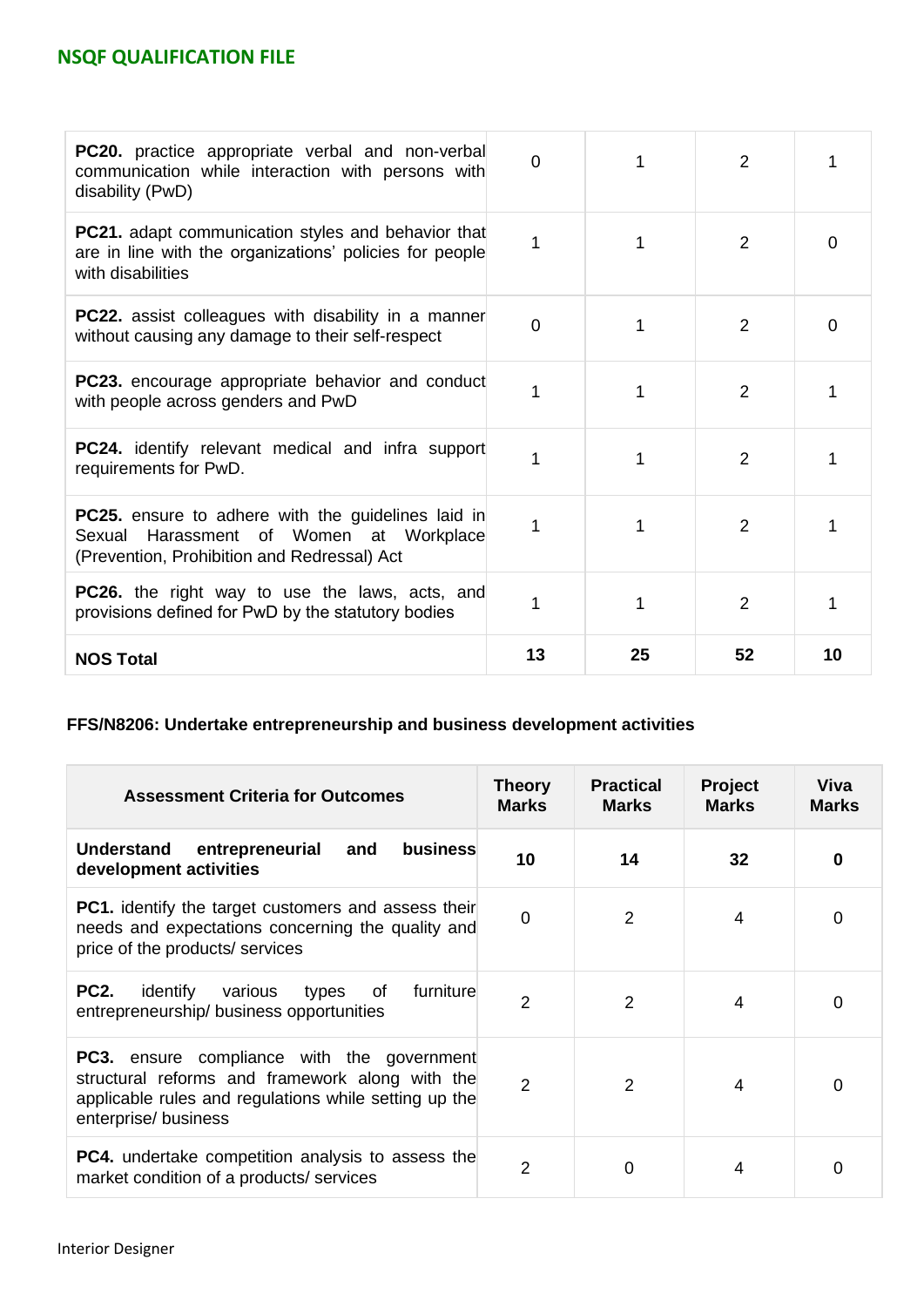| <b>PC5.</b> conduct a risk assessment and identify<br>opportunities for scaling up the business                                             | $\overline{2}$ | 2              | $\overline{4}$ | 0           |
|---------------------------------------------------------------------------------------------------------------------------------------------|----------------|----------------|----------------|-------------|
| <b>PC6.</b> develop a resource plan for the business and<br>estimate costs for the same                                                     | $\overline{0}$ | $\overline{2}$ | $\overline{4}$ | 0           |
| <b>PC7.</b> identify avenues for relevant skills and<br>knowledge development for oneself in preparation for<br>entrepreneurial activity    | $\overline{2}$ | $\overline{2}$ | $\overline{4}$ | 0           |
| <b>PC8.</b> identify personnel who can assist in supporting<br>business development, by providing guidance and<br>feedback                  | $\overline{0}$ | $\overline{2}$ | $\overline{4}$ | $\mathbf 0$ |
| Understand digital aspects of a business                                                                                                    | 6              | $\mathbf{2}$   | 12             | 0           |
| <b>PC9.</b> identify and select the suitable digital<br>technologies<br>for project<br>implementation<br>and<br>promotions                  | $\overline{2}$ | 0              | $\overline{4}$ | 0           |
| <b>PC10.</b><br>different<br>analyze<br>the<br>e-commerce<br>opportunities available for product/service promotions                         | $\overline{2}$ | $\overline{0}$ | 4              | 0           |
| <b>PC11.</b> ensure effective utilization of social media<br>platforms for promotions and marketing of the<br>product/service               | $\overline{2}$ | $\overline{2}$ | $\overline{4}$ | 0           |
| Understand the financial aspects of a business                                                                                              | 4              | 4              | 16             | 0           |
| <b>PC12.</b> implement processes that help in minimizing<br>costs and maximizing profits                                                    | $\overline{2}$ | 0              | 4              | 0           |
| <b>PC13.</b> set a pricing strategy for the product/service<br>based on the value of the product and modify pricing<br>as and when required | $\overline{2}$ | 0              | 4              | 0           |
| <b>PC14.</b> prepare a basic business plan for the furniture<br>entrepreneurship/ business activities                                       | $\mathbf 0$    | $\overline{2}$ | 4              | $\mathbf 0$ |
| <b>PC15.</b> identify appropriate sources of funding for the<br>furniture entrepreneurship/ business activities                             | $\mathbf 0$    | $\overline{2}$ | 4              | 0           |
| <b>NOS Total</b>                                                                                                                            | 20             | 20             | 60             | $\bf{0}$    |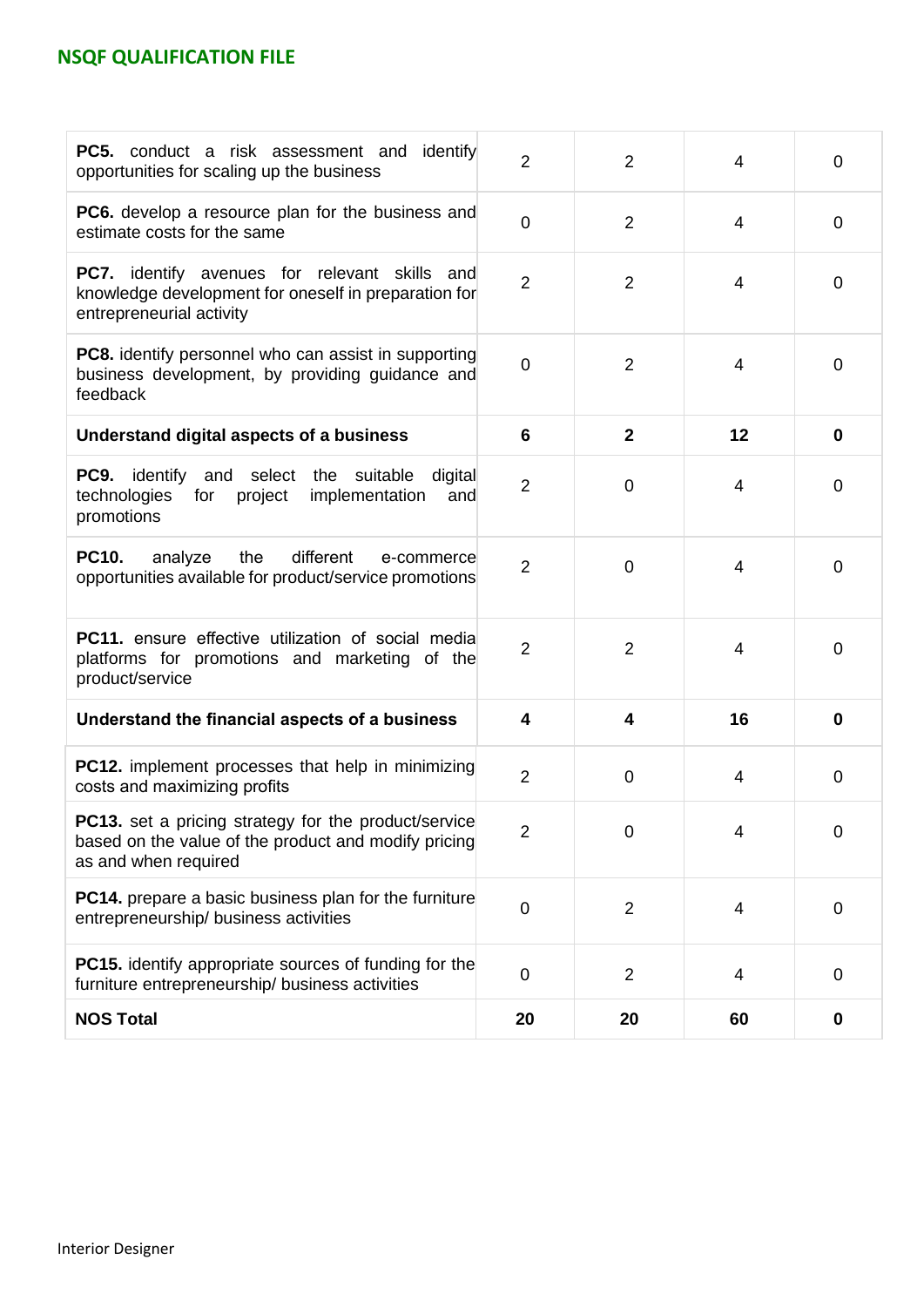# **FFS/N8207: Supervise health and safety protocols for project designing at the workplace**

| <b>Assessment Criteria for Outcomes</b>                                                                                                                                                                               | <b>Theory</b><br><b>Marks</b> | <b>Practical</b><br><b>Marks</b> | Project<br><b>Marks</b> | <b>Viva</b><br><b>Marks</b> |
|-----------------------------------------------------------------------------------------------------------------------------------------------------------------------------------------------------------------------|-------------------------------|----------------------------------|-------------------------|-----------------------------|
| Manage health and safety protocols at the<br>workplace                                                                                                                                                                | 5                             | 26                               | 16                      | $\bf{0}$                    |
| <b>PC1.</b> comply with health and personal hygiene-related<br>protocols                                                                                                                                              | 1                             | 3                                | $\overline{2}$          | 0                           |
| <b>PC2.</b> coordinate with other designers to<br>identify<br>possible hazards within project designing<br>during<br>construction and subsequent maintenance                                                          | 0                             | 4                                | $\overline{2}$          | $\mathbf 0$                 |
| <b>PC3.</b> analyze the existing health and safety plan or<br>safety line                                                                                                                                             | $\overline{0}$                | $\overline{4}$                   | $\overline{2}$          | 0                           |
| <b>PC4.</b> identify and report poor organizational practices<br>concerning hygiene, food handling, cleaning                                                                                                          | 1                             | 3                                | $\overline{2}$          | $\overline{0}$              |
| <b>PC5.</b> use appropriate personal protective equipment<br>compatible with the work and compliant with relevant<br>Occupational Health and Safety (OHS) guidelines:<br>masks, safety glasses, safety footwear, etc. | 1                             | 3                                | $\overline{2}$          | $\overline{0}$              |
| <b>PC6.</b> plan, manage, and monitor the health and safety<br>in the execution phase concerning designing                                                                                                            | $\mathbf{1}$                  | 3                                | $\overline{2}$          | $\overline{0}$              |
| <b>PC7.</b> wear clean clothes as per the dress code of the<br>worksite                                                                                                                                               | $\overline{0}$                | 3                                | $\overline{2}$          | $\overline{0}$              |
| <b>PC8.</b> wash hands regularly using suggested material<br>such as soap, one-use disposable tissue, warm water,<br>etc.                                                                                             | 1                             | 3                                | 2                       | $\overline{0}$              |
| Precautionary measures to deal with emergencies                                                                                                                                                                       | 4                             | 20                               | 6                       | U                           |
| <b>PC9.</b> use emergency equipment in accordance with<br>manufacturers' specifications as per requirement                                                                                                            | $\overline{0}$                | 4                                | 1                       | 0                           |
| <b>PC10.</b> follow emergency and evacuation procedures in<br>case of accidents, fires, natural calamities                                                                                                            | 1                             | 4                                | 1                       | $\overline{0}$              |
| <b>PC11.</b> respond promptly and appropriately to an<br>accident situation or medical emergency                                                                                                                      | $\overline{0}$                | 3                                | 1                       | $\mathbf 0$                 |
| <b>PC12.</b> undertake first aid activities in case of an<br>accident, if required and asked to do so                                                                                                                 | 1                             | 3                                | 1                       | $\overline{0}$              |
| PC13. communicate necessary control measures to<br>concerned team members                                                                                                                                             | 1                             | 3                                | 1                       | $\mathbf 0$                 |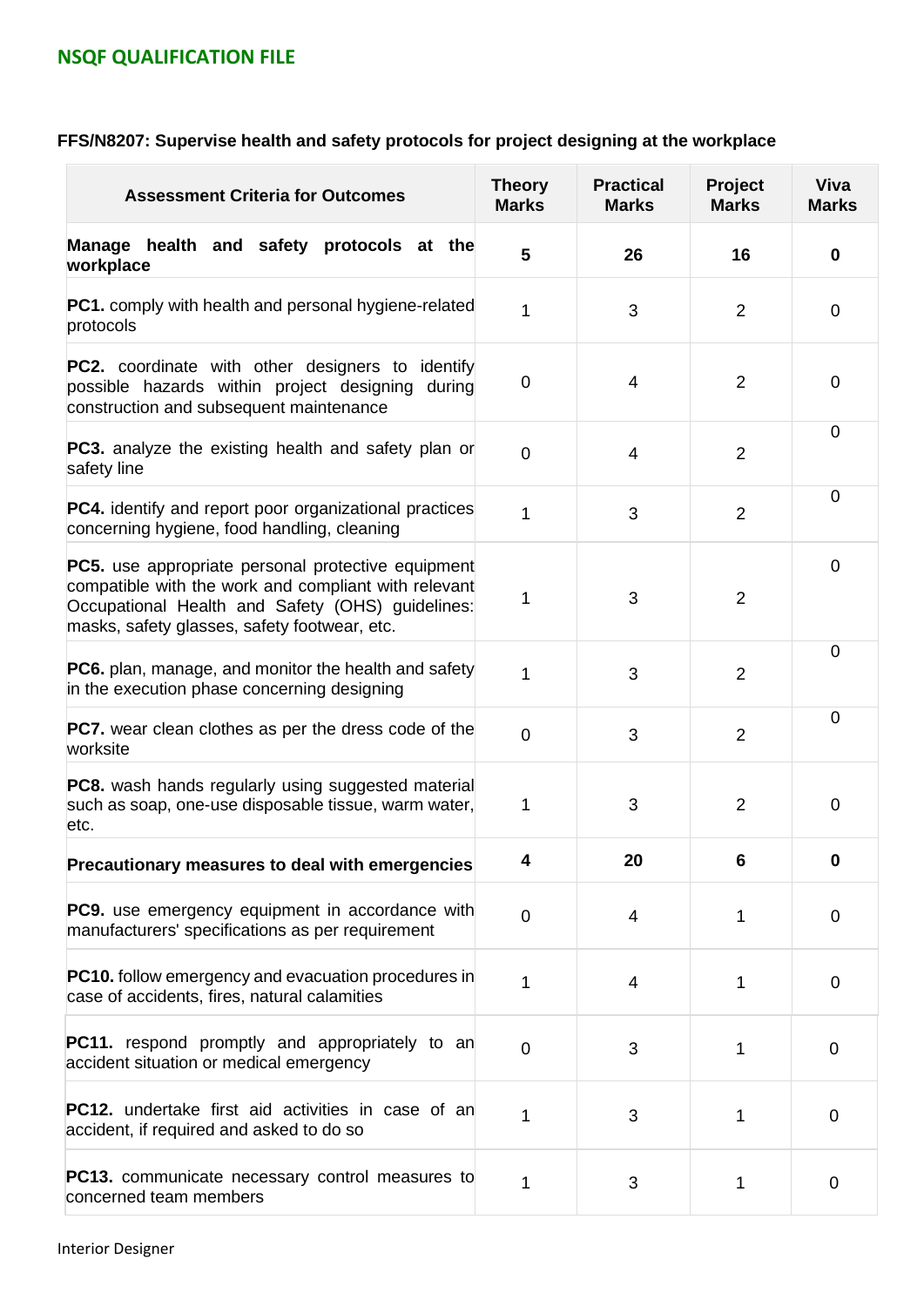| <b>PC14.</b> ensure that safety instructions applicable to the<br>work place are being followed                    |          | 3  |    | $\Omega$ |
|--------------------------------------------------------------------------------------------------------------------|----------|----|----|----------|
| Ensure material conservation and optimization of<br><b>resources</b>                                               | 3        | 15 | 5  | 0        |
| <b>PC15.</b> plan out the process in project designing to<br>ensure optimal material utilization                   |          | 3  |    | $\Omega$ |
| <b>PC16.</b> collect information on the pattern of electricity<br>and fuel consumption                             | $\Omega$ | 3  |    | 0        |
| <b>PC17.</b> identify possibilities of using renewable energy<br>and environment-friendly fuels in project designs | 1        | 3  |    | 0        |
| <b>PC18.</b> plan the implementation of energy-efficient<br>systems in a phased manner                             | 0        | 3  |    | 0        |
| <b>PC19.</b> plan and utilize the reusable materials and<br>wastage in the designing process                       | 1        | 3  |    | 0        |
| <b>NOS Total</b>                                                                                                   | 12       | 61 | 27 | 0        |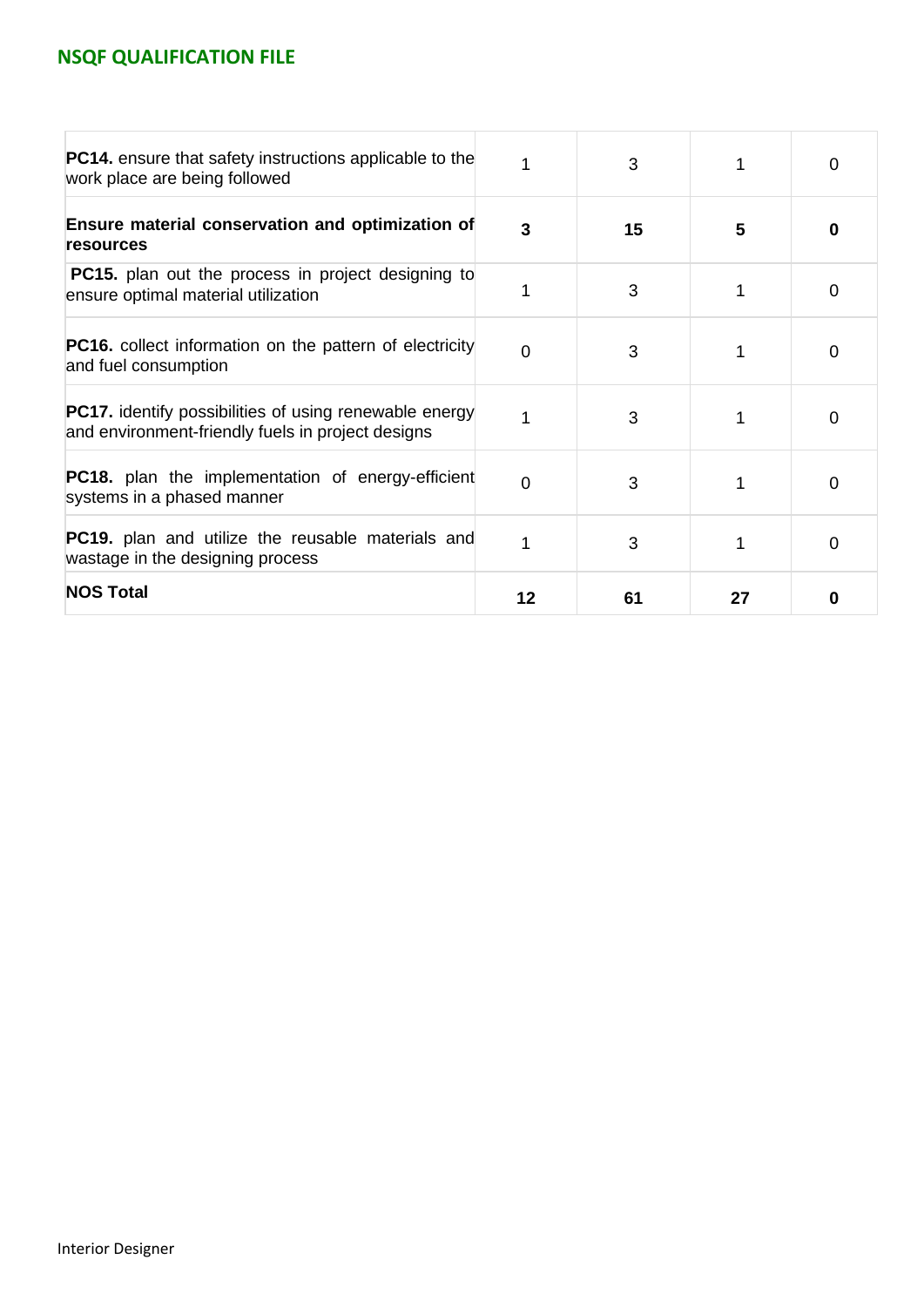### **Assessment Weightage:**

### **Compulsory NOS**

| <b>National</b><br><b>Occupational</b><br><b>Standards</b>                                                                                 | <b>Theory</b><br><b>Marks</b> | <b>Practical</b><br><b>Marks</b> | Project<br><b>Marks</b> | Viva<br><b>Marks</b> | <b>Total</b><br><b>Marks</b> | Weightage |
|--------------------------------------------------------------------------------------------------------------------------------------------|-------------------------------|----------------------------------|-------------------------|----------------------|------------------------------|-----------|
| FFS/N0220-<br>Assist<br>in<br>client<br>servicing<br>and<br>defining scope<br>of<br>work for<br>different<br>projects                      | 25                            | 50                               | 20                      | 5                    | 100                          | 15        |
| FFS/N0221-<br>Project management<br>& supervision in line<br>with<br>the<br>finalized/approved<br>scope of work for<br>respective projects | 24                            | 51                               | 20                      | 5                    | 100                          | 15        |
| FFS/0222-<br>Ensure development<br>Interior<br>design<br>of<br>concepts/plans<br>for<br>multiple projects                                  | 18                            | 57                               | 20                      | 5                    | 100                          | 25        |
| FFS/0223-<br>Assist in finalizing of<br>Project<br>design<br>dockets, selection of<br>material<br>and<br>execution of various<br>projects  | 15                            | 60                               | 20                      | 5                    | 100                          | 20        |
| FFS/0224-<br>Assist<br>in<br>procurement<br>management<br>and<br>installation<br>of<br>site<br>multiple projects                           | 20                            | 55                               | 20                      | 5                    | 100                          | 10        |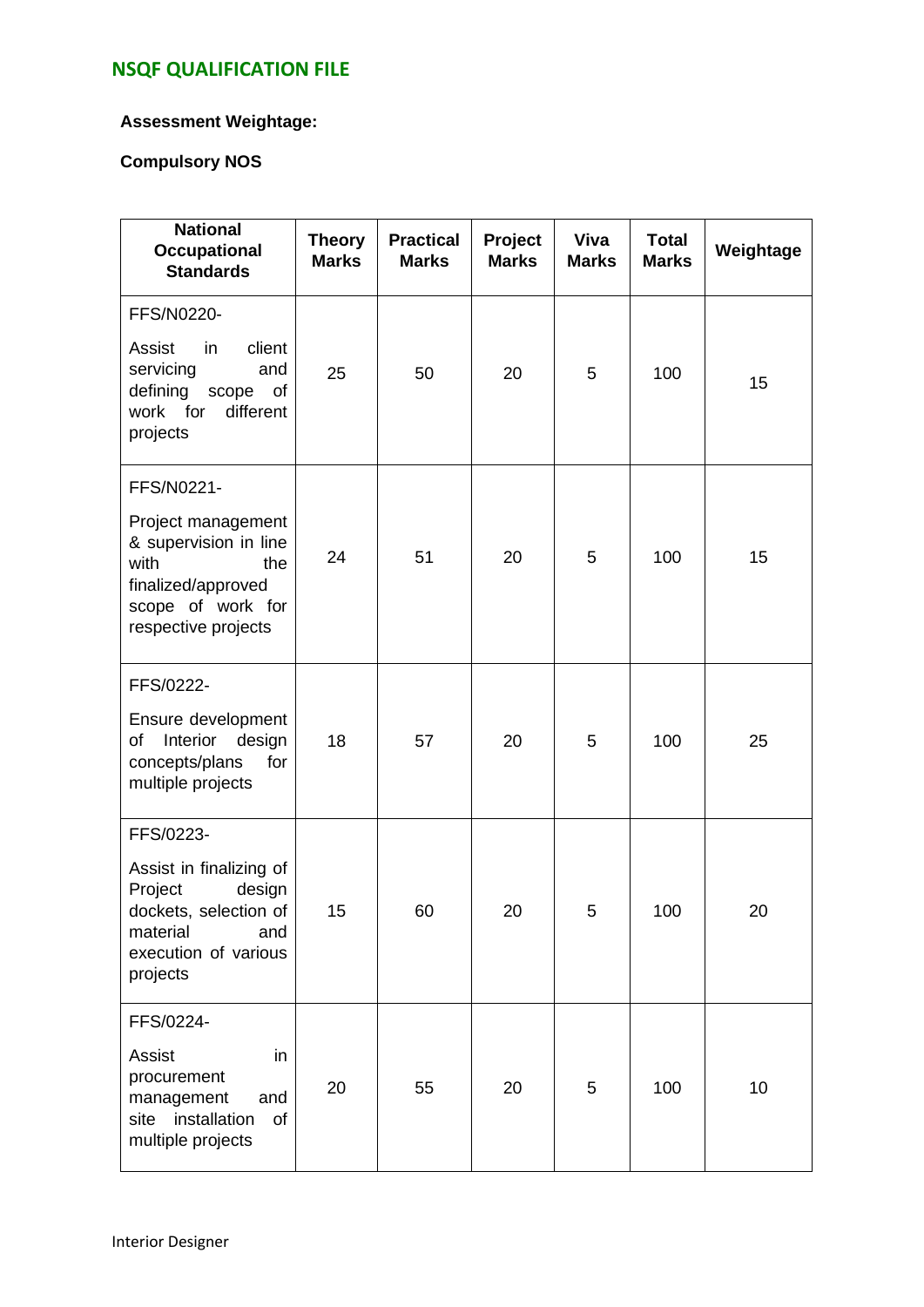| <b>FFS/N8204-</b><br>Work effectively with<br>the supervisors and<br>co- workers involving<br>gender and PwD<br>sensitive practices | 13              | 25  | 52  | 10          | 100 | 5   |
|-------------------------------------------------------------------------------------------------------------------------------------|-----------------|-----|-----|-------------|-----|-----|
| FFS/N8206-<br>Undertake<br>entrepreneurship<br>business<br>and<br>development<br>activities                                         | 20              | 20  | 60  | $\Omega$    | 100 | 5   |
| FFS/N8207-<br>Supervise health and<br>safety protocols for<br>project designing at<br>the workplace                                 | 12 <sup>2</sup> | 61  | 27  | $\mathbf 0$ | 100 | 5   |
| <b>Total</b>                                                                                                                        | 147             | 379 | 239 | 35          | 800 | 100 |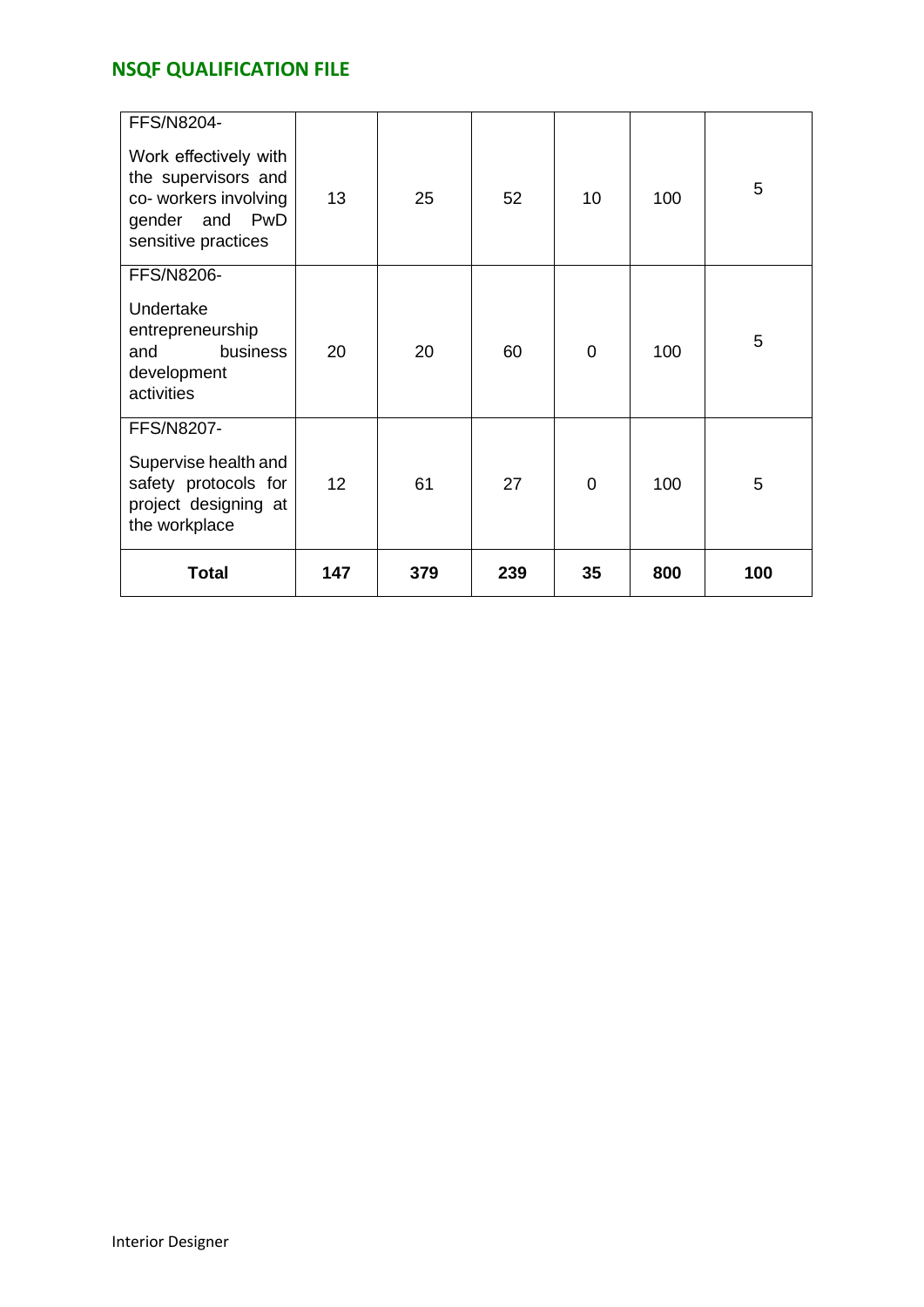## **SECTION 2 25. EVIDENCE OF LEVEL OPTION B**

| Title/Name of qualification/component: Interior Designer<br>Level: 5                                                                                                                            |                                                                                                                                                                                                                                                                                                                                                                                                                                                                                                                                                                                                                                                                                |                                                                                                                                                                                                                                                                |  |  |
|-------------------------------------------------------------------------------------------------------------------------------------------------------------------------------------------------|--------------------------------------------------------------------------------------------------------------------------------------------------------------------------------------------------------------------------------------------------------------------------------------------------------------------------------------------------------------------------------------------------------------------------------------------------------------------------------------------------------------------------------------------------------------------------------------------------------------------------------------------------------------------------------|----------------------------------------------------------------------------------------------------------------------------------------------------------------------------------------------------------------------------------------------------------------|--|--|
| <b>NSQF Domain</b>                                                                                                                                                                              | Key requirements of the job<br>role                                                                                                                                                                                                                                                                                                                                                                                                                                                                                                                                                                                                                                            | How the job role relates to the<br><b>NSQF level descriptors</b>                                                                                                                                                                                               |  |  |
| <b>Process</b><br><b>NSQF</b><br>Level<br>Descriptor:<br>Job that requires<br>developed<br>well<br>skill, with<br>clear<br>of<br>choice<br>procedures<br>in<br>familiar context.                | Following are the few processes<br>wise key requirements of the job<br>role:<br>Assist in client servicing and<br>defining scope of work for<br>different projects<br>Project<br>management<br>&<br>supervision in line with the<br>finalized/approved scope of<br>work for respective projects<br>development<br>Ensure<br>οf<br>$\overline{\phantom{a}}$<br>Interior design concepts/plans<br>for multiple projects<br>Assist in finalizing of Project<br>design dockets, selection of<br>material and execution of<br>various projects<br>Assist<br>in<br>procurement<br>and<br>site<br>management<br>installation of multiple projects                                     | As mentioned in the key requirements,<br>the person carries out the different<br>tasks in a familiar, routine and situation<br>with a clear choice.<br>The job requirements match with the<br>NSQF level 5 descriptor. Hence the<br>level is pegged at 5.      |  |  |
| Professional<br>knowledge<br><b>NSQF</b><br>Level<br><b>Descriptor:</b><br>Knowledge<br>of<br>principles,<br>facts,<br>and<br>processes<br>general concepts,<br>in a field of work<br>or study. | Following are the few professional<br>knowledge requirements of the<br>job role:<br>Fundamental knowledge of<br>layout, blueprint, FF&F, MEP,<br>etc.<br>About the role of design<br>aesthetics<br>involving<br>colour<br>pallets, product ergonomics,<br>finish details, etc.<br>Different types of furniture<br>$\overline{\phantom{a}}$<br>designs, styles, themes, etc.<br>The standards sizes and<br>specifications for different<br>types of furniture's<br>The basics of procurement<br>block<br>involving<br>process<br>estimates (based on square<br>feet), quotations, etc.<br>About advanced tools and<br>hardware,<br>terminology,<br>pictorial<br>representation, | According to the key requirements, the<br>person<br>the<br>person<br>should<br>have<br>knowledge about facts, and knowledge<br>required for the job role.<br>The job requirements match with the<br>NSQF level 5 descriptor. Hence, the<br>level is kept as 5. |  |  |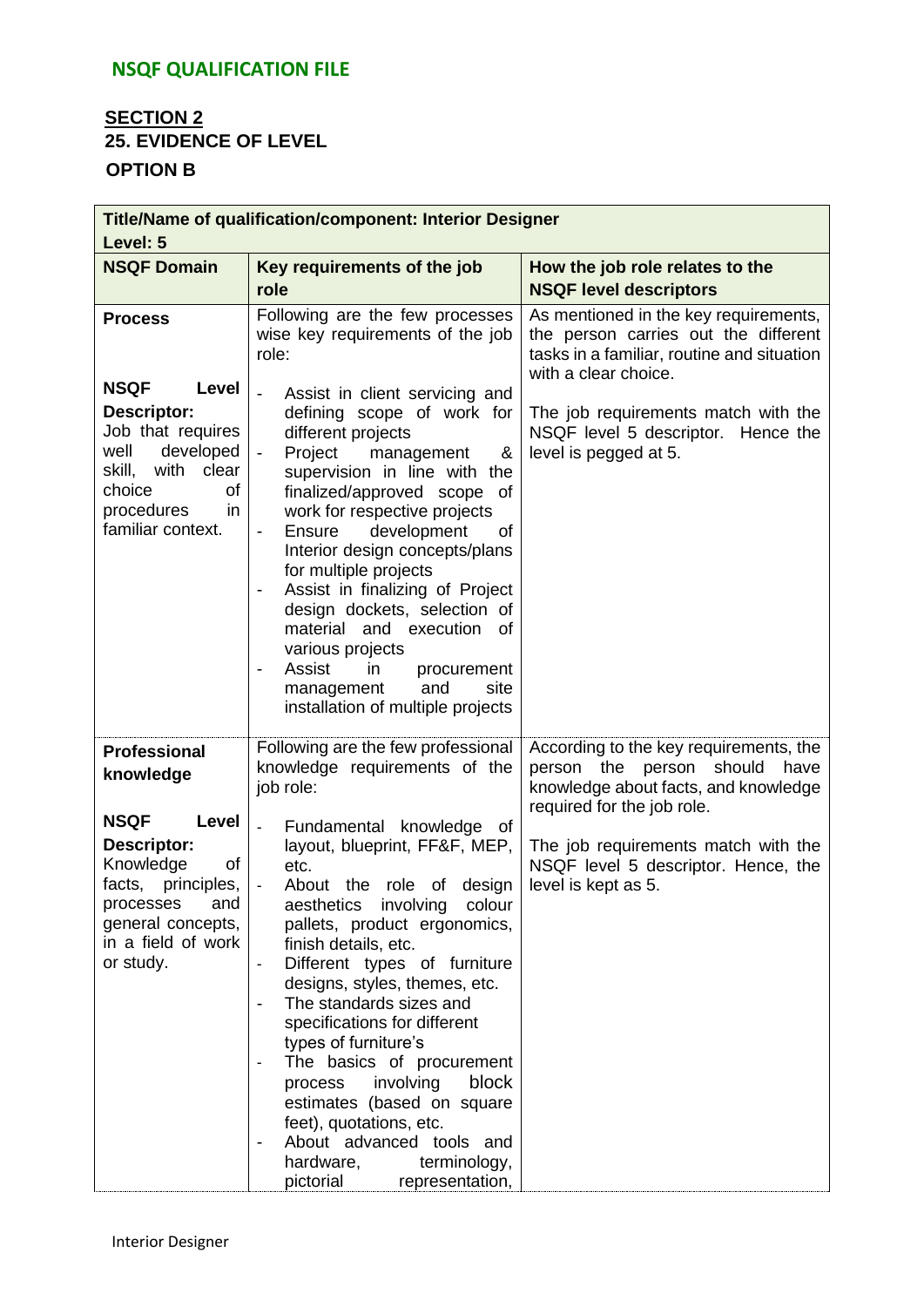| <b>Title/Name of qualification/component: Interior Designer</b><br>Level: 5                                                                                                                                                                                                                                   |                                                                                                                                                                                                                                                                                                                                                                                                                                                                                                                                                                                                                                                                                                                                                                                 |                                                                                                                                                                                                                                                        |  |  |
|---------------------------------------------------------------------------------------------------------------------------------------------------------------------------------------------------------------------------------------------------------------------------------------------------------------|---------------------------------------------------------------------------------------------------------------------------------------------------------------------------------------------------------------------------------------------------------------------------------------------------------------------------------------------------------------------------------------------------------------------------------------------------------------------------------------------------------------------------------------------------------------------------------------------------------------------------------------------------------------------------------------------------------------------------------------------------------------------------------|--------------------------------------------------------------------------------------------------------------------------------------------------------------------------------------------------------------------------------------------------------|--|--|
| <b>NSQF Domain</b>                                                                                                                                                                                                                                                                                            | Key requirements of the job<br>How the job role relates to the<br>role<br><b>NSQF level descriptors</b>                                                                                                                                                                                                                                                                                                                                                                                                                                                                                                                                                                                                                                                                         |                                                                                                                                                                                                                                                        |  |  |
|                                                                                                                                                                                                                                                                                                               | symbols etc. used in the<br>interior designing.<br>The process of preparing and<br>interpreting 2D/ 3D drawings,<br>terminology,<br>pictorial<br>representation, symbols etc.<br>related<br>architectural<br>to<br>drawings and specifications.<br>The process of preparing<br>mood boards, presentations,<br>client approvals and signoff<br>documentation, etc.<br>Health,<br>safety<br>norms<br>at<br>workplace<br>Waste disposal procedures<br>and guidelines<br>Standard<br>process<br>and<br>principle of various operations<br>of the worksite<br>Employability<br>and<br>$\overline{\phantom{a}}$<br><b>Communication skills</b><br>Gender inclusive practices at<br>the worksite                                                                                       |                                                                                                                                                                                                                                                        |  |  |
| <b>Professional</b><br>skill<br><b>NSQF</b><br>Level<br>Descriptor:<br>A<br>range<br>Οf<br>cognitive<br>and<br>skills<br>practical<br>required<br>to<br>accomplish tasks<br>and<br>solve<br>problems<br>by<br>selecting<br>and<br>basic<br>applying<br>methods,<br>tools,<br>materials<br>and<br>information. | Following are the few professional<br>skills required for the job role<br>Ability to plan and prioritize the<br>work based on the instructions<br>received.<br>Identify and<br>client<br>$\blacksquare$<br>assess<br>requirements<br>Perform<br>designing<br>and<br>rendering using appropriate<br>design software's.<br>Perform<br>site<br>survey<br>to<br>determine scope of work.<br>Conduct<br>market<br>research<br>based on required material<br>specifications<br>Perform vendor exploration<br>and material selection<br>Estimate<br>and<br>of<br>costing<br>different types of material<br>Perform design modifications<br>-<br>based on client requirement<br>and material specifications.<br>Supervise<br>preparation<br>οf<br>-<br>specifications<br>design<br>like | The person demonstrates his/ her<br>practical skills, which are routine and<br>repetitive in<br>a<br>narrow<br>range<br>0f<br>applications.<br>The job requirements match with the<br>NSQF level 5 descriptor. Therefore,<br>the level is pegged at 5. |  |  |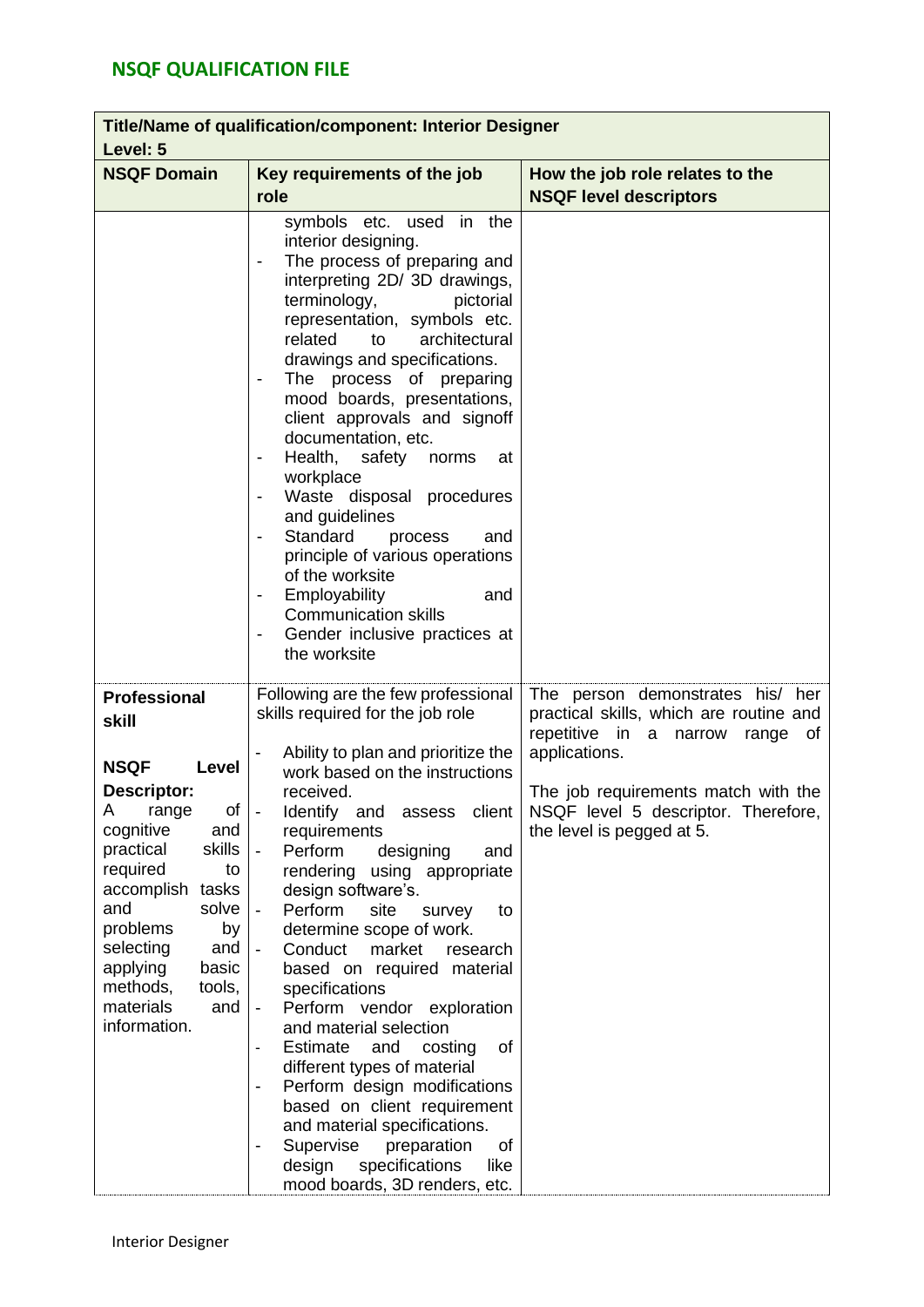| Title/Name of qualification/component: Interior Designer<br>Level: 5                                                                                                                                                                                  |                                                                                                                                                                                                                                                                                                                                                                                                                                                                                                                                                                                                                                                                                                                                                                                                                                                                                                                                                                                                                                                                                                                                                                                                   |                                                                                                                                                                                                                                                                                                                      |  |  |
|-------------------------------------------------------------------------------------------------------------------------------------------------------------------------------------------------------------------------------------------------------|---------------------------------------------------------------------------------------------------------------------------------------------------------------------------------------------------------------------------------------------------------------------------------------------------------------------------------------------------------------------------------------------------------------------------------------------------------------------------------------------------------------------------------------------------------------------------------------------------------------------------------------------------------------------------------------------------------------------------------------------------------------------------------------------------------------------------------------------------------------------------------------------------------------------------------------------------------------------------------------------------------------------------------------------------------------------------------------------------------------------------------------------------------------------------------------------------|----------------------------------------------------------------------------------------------------------------------------------------------------------------------------------------------------------------------------------------------------------------------------------------------------------------------|--|--|
| <b>NSQF Domain</b>                                                                                                                                                                                                                                    | Key requirements of the job<br>role                                                                                                                                                                                                                                                                                                                                                                                                                                                                                                                                                                                                                                                                                                                                                                                                                                                                                                                                                                                                                                                                                                                                                               | How the job role relates to the<br><b>NSQF level descriptors</b>                                                                                                                                                                                                                                                     |  |  |
|                                                                                                                                                                                                                                                       | the<br>execution<br><b>of</b><br>Ensure<br>stages involved<br>various<br>in<br>project execution, from client<br>interaction<br>to<br>the<br>project<br>handover<br>Working at the workplace as<br>$\qquad \qquad \blacksquare$<br>per the guideline<br>Regulate worksite health and<br>Ē,<br>safety protocols                                                                                                                                                                                                                                                                                                                                                                                                                                                                                                                                                                                                                                                                                                                                                                                                                                                                                    |                                                                                                                                                                                                                                                                                                                      |  |  |
| <b>Core skill</b><br><b>NSQF</b><br>Level<br><b>Descriptor:</b><br><b>Desired</b><br>mathematical<br>skill;<br>understanding<br>0f<br>political;<br>social,<br>and some skill of<br>collecting<br>and<br>organising<br>information,<br>communication. | The job role demands that the<br>person should be able to<br>understand and possess the<br>skills such as:<br>Communicate<br>with<br>team<br>members and supervisor<br>Understand the<br>user<br>and<br>technical<br>specifications<br>of<br>designing software's<br>Ability to operate designing<br>software's like AutoCAD, 3DS<br>MAX, REVIT, etc. to perform<br>designing and drafting job<br>work.<br>Usage of MS Office tools<br>$\overline{\phantom{a}}$<br>Fundamental knowledge of IT<br>$\blacksquare$<br>browsing<br>and<br>internet<br>techniques<br>Read and<br>understand<br>the<br>measurements,<br>understands<br>instructions<br>standard<br>and<br>operating procedures.<br>Basic of material calculation<br>and process optimization.<br>Perform advance calculations<br>in measurement,<br>geometry,<br>arithmetic,<br>and<br>algebraic<br>operations.<br>Read<br>understand<br>and<br>company policy documents;<br>information displayed at the<br>worksite<br>Apply domain<br>knowledge/<br>information and assess day to<br>day tasks through experience<br>and observation<br>Use reasoning skills to make<br>$\overline{\phantom{a}}$<br>appropriate<br>decisions<br>and | The person understands the arithmetic<br>algebraic<br>principle,<br>and<br>basic<br>understanding of social and natural<br>environments. He/she<br>able<br>is<br>to<br>communicate by writing and speaking.<br>The job requirements match with the<br>NSQF level 5 descriptor. Therefore,<br>the level is kept as 5. |  |  |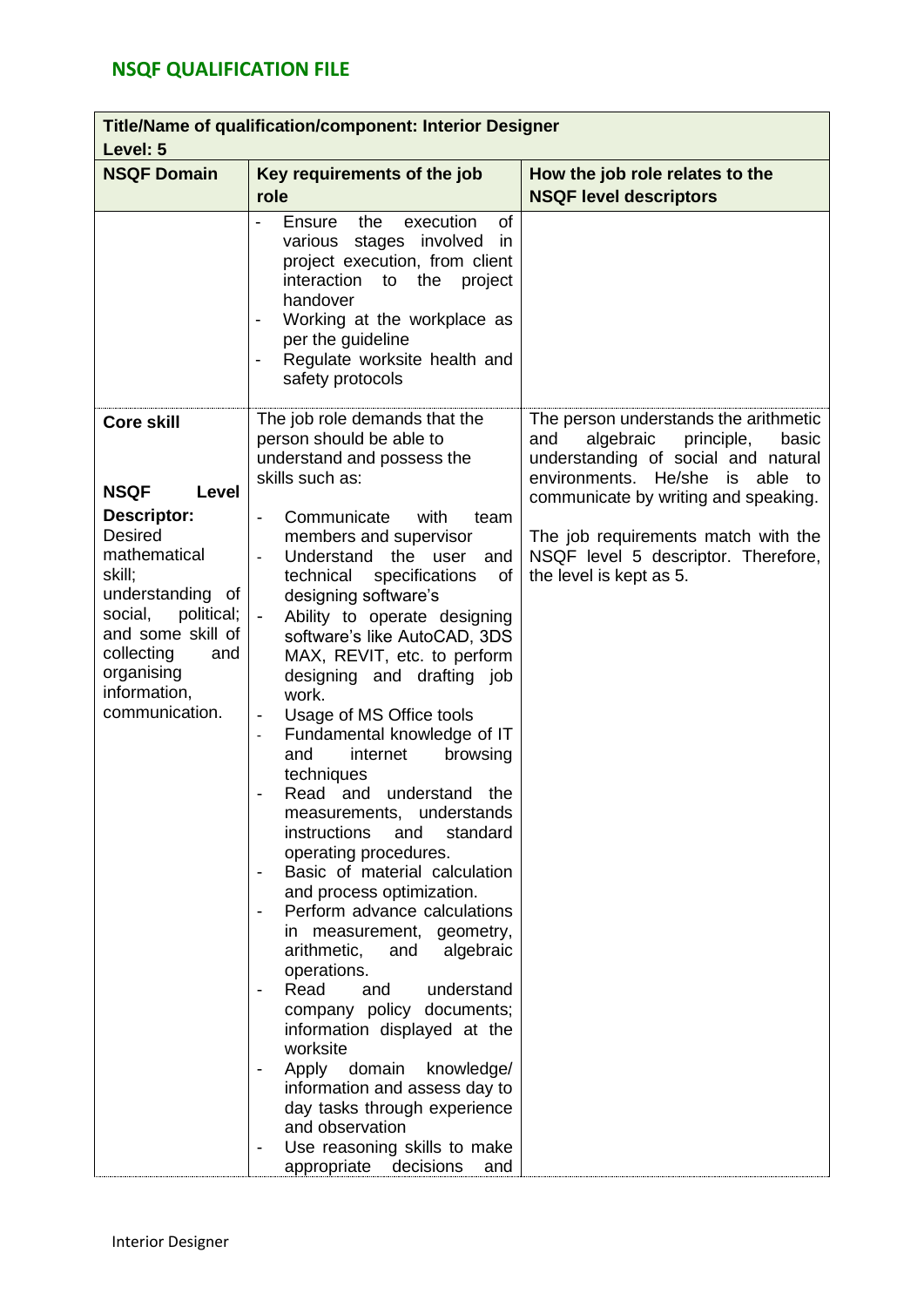| Title/Name of qualification/component: Interior Designer<br>Level: 5                                                   |                                                                                                                                                                                                                                                                                                                                                                                                                                                                                                                                                                                                                                                                                                                                                    |                                                                                                                                                                          |  |  |
|------------------------------------------------------------------------------------------------------------------------|----------------------------------------------------------------------------------------------------------------------------------------------------------------------------------------------------------------------------------------------------------------------------------------------------------------------------------------------------------------------------------------------------------------------------------------------------------------------------------------------------------------------------------------------------------------------------------------------------------------------------------------------------------------------------------------------------------------------------------------------------|--------------------------------------------------------------------------------------------------------------------------------------------------------------------------|--|--|
| <b>NSQF Domain</b>                                                                                                     | Key requirements of the job<br>role                                                                                                                                                                                                                                                                                                                                                                                                                                                                                                                                                                                                                                                                                                                | How the job role relates to the<br><b>NSQF level descriptors</b>                                                                                                         |  |  |
| <b>Responsibility</b><br><b>NSQF</b><br><b>Level</b><br><b>Descriptor:</b><br>Responsibility for<br>work<br>and<br>own | troubleshoot concerns related<br>to own responsibilities<br>Working constructively<br>and<br>collaboratively with others<br>Few of the key responsibilities:<br>Conducting site survey/recce<br>with clients<br>Defining scope of work<br>Assist in project planning and<br>estimation                                                                                                                                                                                                                                                                                                                                                                                                                                                             | The person has responsibility for his/<br>her own work and learning.<br>The job requirements match with the<br>NSQF level 5 descriptor. Hence the<br>level is kept at 5. |  |  |
| and<br>learning<br>some<br>responsibility for<br>others' works and<br>learning.                                        | Prepare project plan<br>Perform<br>allocation<br>οf<br>resources for various projects<br>Supervision, monitoring and<br>$\overline{\phantom{0}}$<br>update<br>timely<br>of<br>various<br>projects<br>Conduct of training programs<br>for performance management<br>Ensure preparation of the<br>mood boards, 3D renders,<br>miniatures, drawings/layouts<br>Guide interior design team in<br>the designing process<br>Supervise<br>the<br>material<br>$\overline{\phantom{0}}$<br>selection and client approvals<br>Monitor on-site coordination,<br>installation<br>and<br>client<br>handover<br>constructively<br>Work<br>and<br>$\overline{\phantom{a}}$<br>collaboratively<br>with<br>other<br>interior<br>designers<br>and<br>Draughtsperson. |                                                                                                                                                                          |  |  |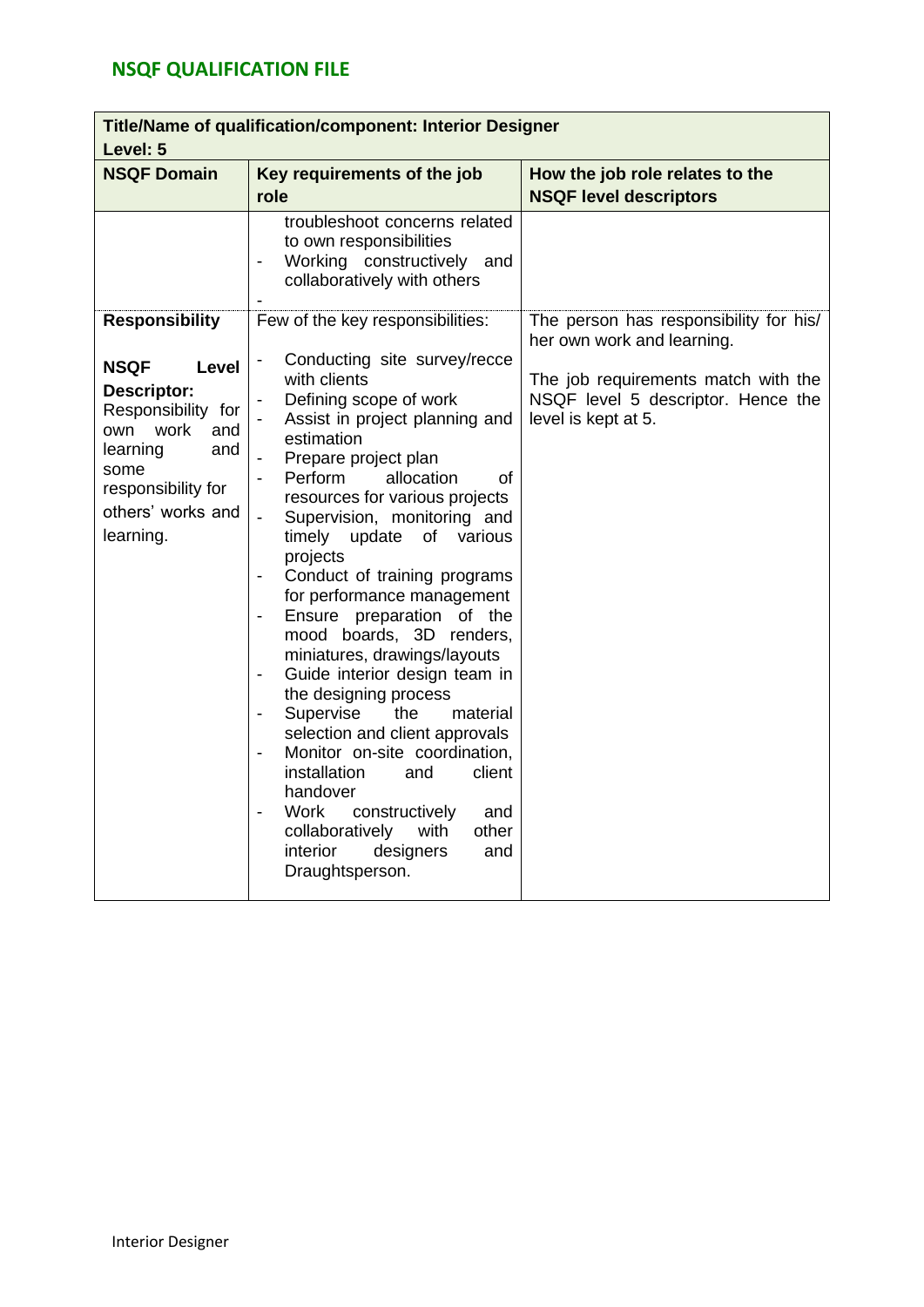### **SECTION 3**

### **EVIDENCE OF NEED**

| <b>Basis</b>                              |     | In the case of SSC                                                                                                                                                                                                                                                                                                                                                                                                                                                                                                                                                                                                                         |  |
|-------------------------------------------|-----|--------------------------------------------------------------------------------------------------------------------------------------------------------------------------------------------------------------------------------------------------------------------------------------------------------------------------------------------------------------------------------------------------------------------------------------------------------------------------------------------------------------------------------------------------------------------------------------------------------------------------------------------|--|
| <b>Need</b><br><b>of</b><br>Qualification | the | FFSC follows an intensive, detailed process for Qualification<br>development, which requires industry involvement at each level.<br>FFSC has an Industry-led Sub-Committee, called the "FFSC's<br>Board of Standards (BoS)," dedicated to the development of<br>Qualifications. BoS is formed with the support of the elected<br>members of the Governing Council and Honorary Members from<br>the Academic Institutions. Further, FFSC has a "National<br>Occupational Standards (NOS) Group" comprising of Subject<br>Matter Experts of various domains who work on developing<br>Qualifications specific to sub-sector and occupations. |  |
|                                           |     | FFSC also involves a minimum of 30+ industry stakeholders for<br>the development of the Qualifications.                                                                                                                                                                                                                                                                                                                                                                                                                                                                                                                                    |  |
|                                           |     | In addition, the skill requirement study conducted by Boston<br>Consulting Group (BCG) in 2020 has indicated the furniture<br>industry is growing and is expected to grow at 7-8% and 13-18%<br>CAGR, respectively, for Home and Office Furniture. The furniture<br>market is majorly dominated by the unorganized sector. The<br>sector is witnessing strong growth due to increased construction<br>activities in metro cities and tier-II cities, changing lifestyles,<br>increasing disposable income, along changing consumer<br>aspirations.                                                                                         |  |
|                                           |     | FFSC also conducted a skill gap study to understand the need for<br>the Qualification. According to the Skill Gap Report:                                                                                                                                                                                                                                                                                                                                                                                                                                                                                                                  |  |
|                                           |     | Manpower during 2016-17: 3,12,202<br>Estimated for 2022: 6,16,231<br>Estimated for 2025: 8,65,760<br>Gap during 2022: 3,05,029<br>Gap during 2025: 5,53,558                                                                                                                                                                                                                                                                                                                                                                                                                                                                                |  |
| Industry                                  |     | Skill Gap Studies are attached as Annexure.<br>FFSC has taken validations of the job roles from 30+ industry                                                                                                                                                                                                                                                                                                                                                                                                                                                                                                                               |  |
| Relevance                                 |     | bodies The Qualification has been developed based on relevance<br>and inputs of the industry.<br>The details of industry validation, attached as supporting<br>documents.                                                                                                                                                                                                                                                                                                                                                                                                                                                                  |  |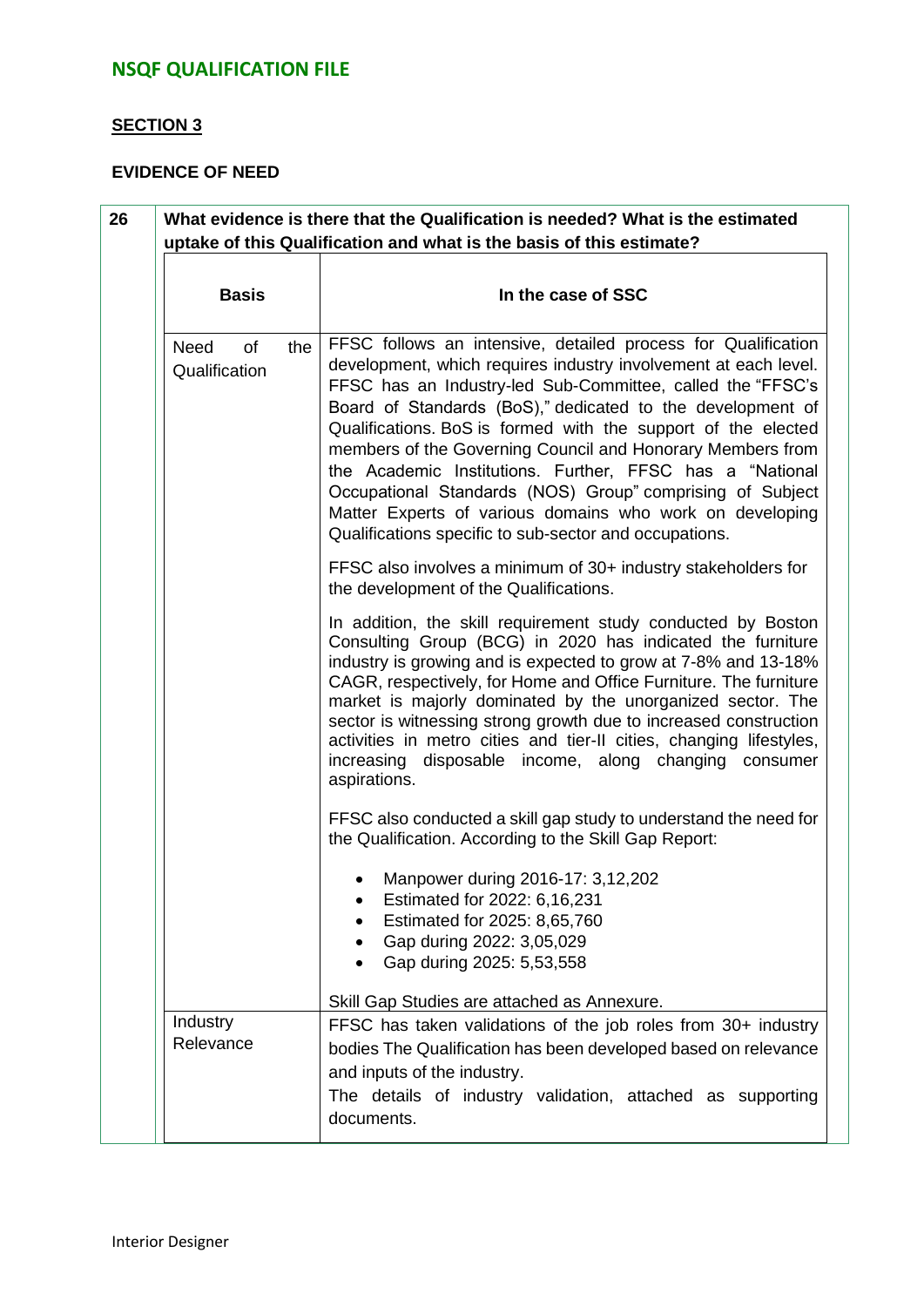|    | the<br>Usage<br>of<br>Qualification<br>Estimated uptake                                          | The usage of the Qualification will be found in both organized and<br>unorganized sub-sectors of the furniture industry. It will be used<br>for reskilling, fresh skilling, upskilling training in schools, colleges,<br>in-house training purposes, and basic apprenticeship programs<br>etc.<br>FFSC has conducted research, analysis, and assessment of skill<br>gaps in the furniture industry. Therefore, the estimation of the<br>requirement of manpower has to be done based on the findings<br>of the skill gap study and secondary research.<br>Manpower during 2016-17: 3,12,202<br>Estimated uptake for 2022: 6,16,231<br>$\bullet$<br>Estimated uptake for 2025: 8,65,760<br>$\bullet$                                                                                                                                                                                                                                                                                                                                                                                                                                 |
|----|--------------------------------------------------------------------------------------------------|-------------------------------------------------------------------------------------------------------------------------------------------------------------------------------------------------------------------------------------------------------------------------------------------------------------------------------------------------------------------------------------------------------------------------------------------------------------------------------------------------------------------------------------------------------------------------------------------------------------------------------------------------------------------------------------------------------------------------------------------------------------------------------------------------------------------------------------------------------------------------------------------------------------------------------------------------------------------------------------------------------------------------------------------------------------------------------------------------------------------------------------|
| 27 |                                                                                                  | Recommendation from the concerned Line Ministry of the Government/Regulatory<br>Body. To be supported by documentary evidence                                                                                                                                                                                                                                                                                                                                                                                                                                                                                                                                                                                                                                                                                                                                                                                                                                                                                                                                                                                                       |
|    | recommendations.                                                                                 | FFSC has approached the concerned Line Ministry for the alignment and                                                                                                                                                                                                                                                                                                                                                                                                                                                                                                                                                                                                                                                                                                                                                                                                                                                                                                                                                                                                                                                               |
| 28 | presenting a duplicate qualification<br>roles.<br>sector.<br>consultation with the stakeholders. | What steps were taken to ensure that the Qualification (s) does (do) not duplicate<br>already existing or planned qualifications in the NSQF? Give justification for<br>Interior Design and Installation is one of the sub-sectors of FFSC. Earlier FFSC has already<br>developed NSQC approved Qualifications namely Assistant Draughtsperson (Interior<br>Design- Level 2) and Draughtsperson (Interior Design- Level 3) which were approved in<br>15 <sup>th</sup> NSQC Meeting. These Qualifications leads to the progression of Interior Designer job<br>Currently, FFSC is working on developing new Qualifications of Levels- 4, 5, 6 for the<br>FFSC has checked this Qualification of Interior Designer- Level 5 for any duplication across<br>the sectors. Given that Qualification is a niche to the Furniture sector, there is no duplication<br>or pre-existing similar qualifications available in other sectors. No existing course was<br>found with the same content and duration in National Qualification Registrar as well.<br>This Qualification was developed keeping in mind the industry requirements after |
| 29 | Specify the review process here<br>standards after 3 years.                                      | What arrangements are in place to monitor and review the Qualification (s)? What<br>data will be used, and at what point will the Qualification (s) be revised or updated?<br>The qualification packs will be reviewed and checked for relevance as per industry<br>Any institution/ individual can send feedback, which will be considered during the next<br>review cycle. In addition, communication will be sent for feedback to all the major<br>stakeholders before reviewing the qualifications. The Qualification will also be uploaded to<br>the website of FFSC for feedback and suggestions for the review process.                                                                                                                                                                                                                                                                                                                                                                                                                                                                                                      |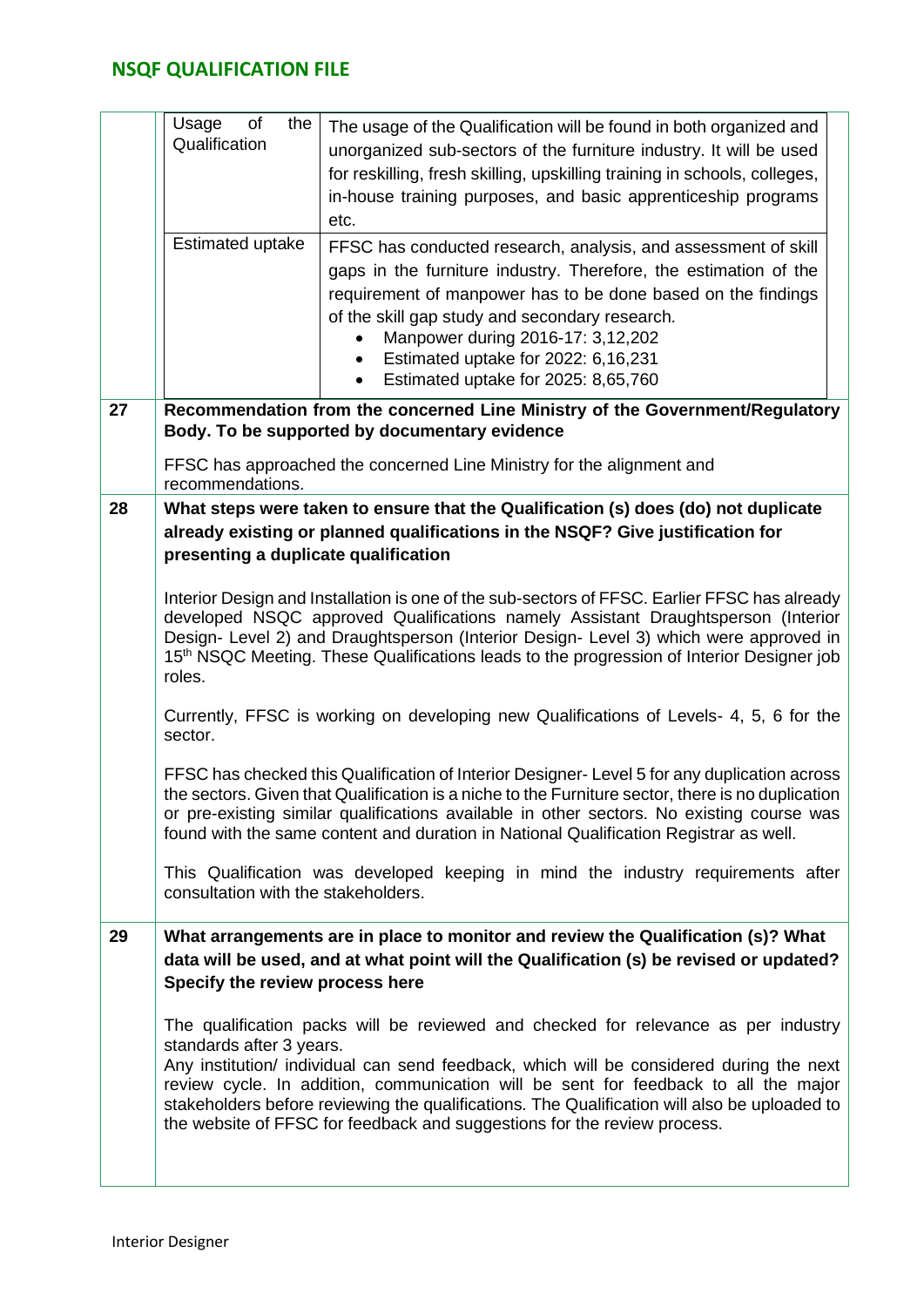#### **SECTION 4 EVIDENCE OF PROGRESSION**